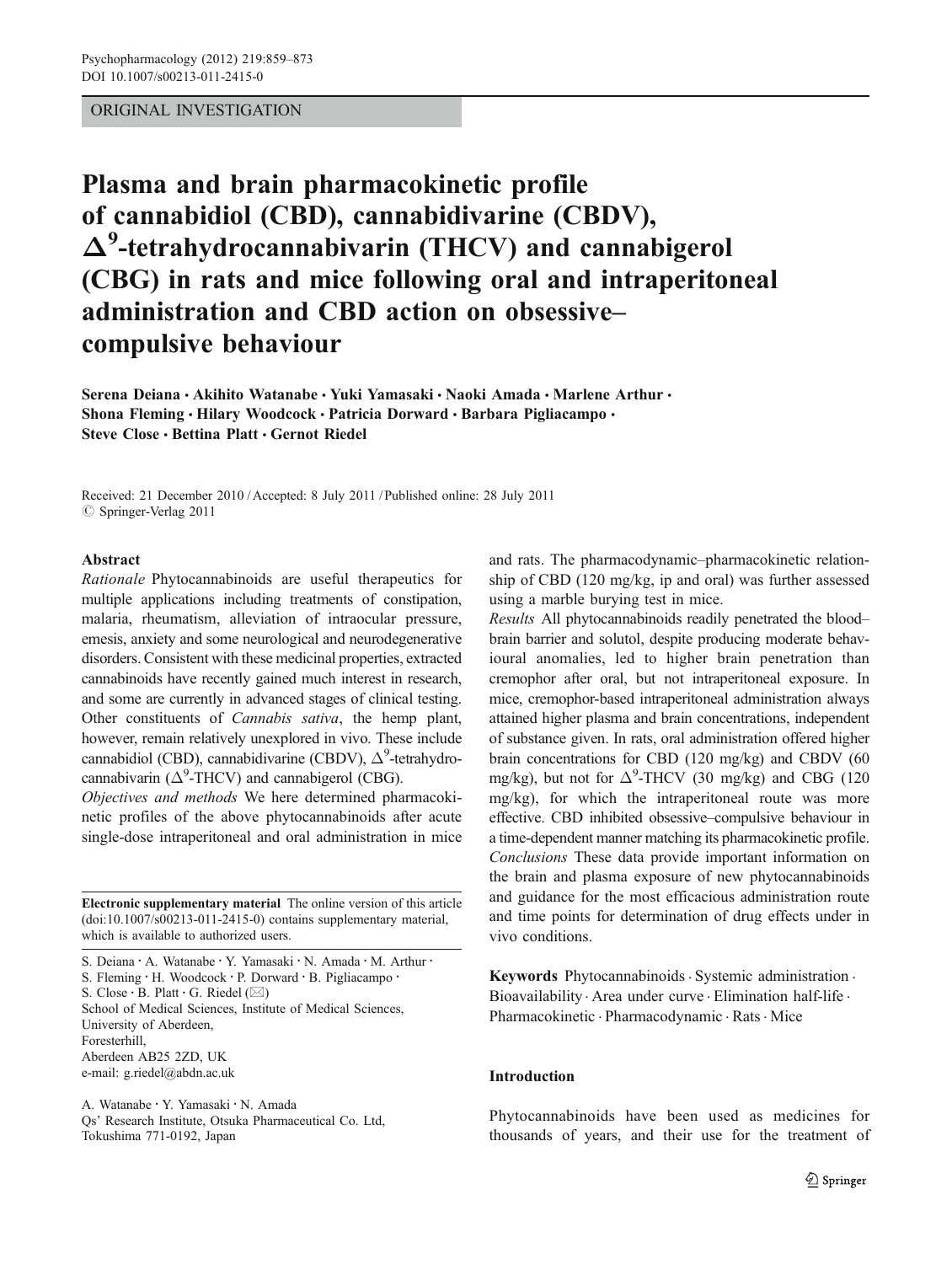constipation, malaria, rheumatism and menstrual pain has been first published around 2800 B.C. in the Chinese compendium of herbal medicines (Iversen. 2007). Nowadays, cannabinoids (CB) are known to possess several effects including catalepsy, hypothermia, anti-inflammation, antinociception (Pertwee 2008) and control of cell survival, particularly in cells of the central nervous system (CNS) (Guzman et al. 2002). Moreover, a number of therapeutic applications have been proposed, including the alleviation of intraocular pressure (Carlini. 2004), emesis (Soderpalm et al. 2001), anxiety (Sethi et al. 1986), multiple sclerosis (Rog. 2010), pain (Turcotte et al. 2010), nausea associated with cancer chemotherapy (Carey et al. 1983; Voth and Schwartz. 1997) and mood disorders (Bambico et al. 2009). Since the discovery of the main psychoactive constituent of Cannabis sativa L.  $\Delta^9$ -tetrahydrocannabinol ( $\Delta^9$ -THC) (Gaoni and Mechoulam 1964), research confirmed the presence of about seventy phytocannabinoids (Elsohly and Slade. 2005). Indeed, besides  $\Delta^9$ -THC, other cannabinoids are produced in relatively high concentrations; amongst these is cannabidiol (CBD), cannabidivarine (CBDV),  $\Delta^9$ -tetrahydrocannabivarin ( $\Delta^9$ -THCV) and cannabigerol (CBG) (Fig. 1). They are present in the plant at different proportions depending on the specific variety.

With respect to these minor phytocannabinoids, research has concentrated on CBD, the second most abundant constituent of the hemp plant. In contrast to  $\Delta^9$ -THC, it is

Fig. 1 Chemical structures of phytocannabinoids used in this study and their sister compounds. Both  $\Delta^9$ -THC and CBGV are drawn for comparison not psychoactive and with  $K_i$  values of  $\geq 2.300$  nM has relatively low affinity for CB receptors (Pertwee 1997; Pertwee et al. 2010). Recently, it has emerged that CBD can antagonize  $CB_1/CB_2$  receptor agonists and may behave as a  $CB<sub>1</sub>$  partial antagonist and  $CB<sub>2</sub>$  receptor 'inverse agonist' (Thomas et al. 2007). It also blocks the deorphanised receptor GPR55 (Pertwee 2007; Ryberg et al. 2007), activates both TRPV1 channel (Bisogno et al. 2001) and  $5-\text{HT}_{1\text{A}}$  receptors (Russo et al. 2005; Pertwee 2008) and inhibits the enzymatic activity of fatty acid amide hydrolase as well as the reuptake of the endocannabinoid anandamide (Ligresti et al. 2006). Given this complex pharmacological profile, research suggests that CBD is protective in several animal models of neurodegeneration and mental disorders, and clinical trials have confirmed potential benefits in the management of Alzheimer's disease, multiple sclerosis (MS), Parkinson's disease and amyotrophic lateral sclerosis (Iuvone et al. 2009). CBD also ameliorated positive and negative symptoms of schizophrenia (Zuardi et al. 2006; Zuardi. 2008; Leweke et al. 2009) and was shown to be anxiolytic (Pertwee 2004; Zuardi 2008). Finally, CBD induced a small non-significant reduction of food intake (Riedel et al. 2009), and it exerted beneficial effects on bone formation and fracture healing (Whyte et al. 2009).

Another phytocannabinoid that has attracted some recent interest is CBDV, the content of which is higher in plants of Cannabis indica than in plants of C. sativa (Hillig and

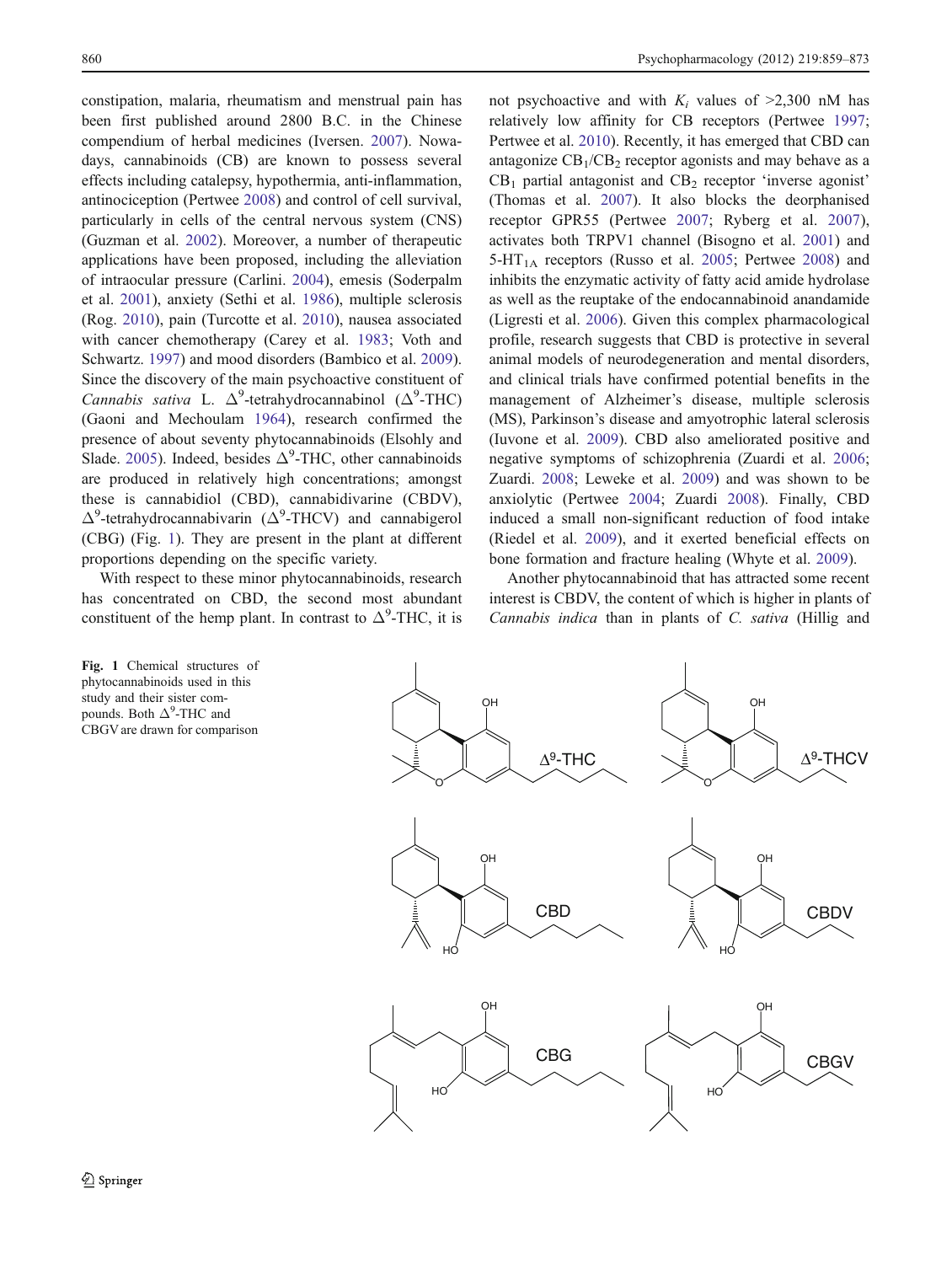Mahlberg 2004). Under acidic conditions, it isomerizes into  $\Delta^9$ -THCV and it is the biosynthetic precursor of  $\Delta^9$ -THCV in the plant. It is not known whether CBDV would isomerise in vivo at stomach pH levels. To date, very little research has been performed on CBDV, with the majority of papers reporting chemical or botanical studies. Recent work, however, reported on its anti-inflammatory action (Tubaro et al. 2010) and its beneficial effects on bone formation and fracture healing by stimulating the recruitment of quiescent mesenchymal stem cells present in bone marrow (Scutt and Williamson. 2007).

Early experiments using  $\Delta^9$ -THCV indicated its  $\Delta^9$ -THC-like pharmacology by inducing catalepsy in mice (Gill et al. 1970) and in humans (Hollister. 1974), but with much lower potency. More recently, in vitro studies confirmed that  $\Delta^9$ -THCV acts as a CB<sub>1</sub> and CB<sub>2</sub> antagonist and also as a  $CB<sub>2</sub>$  receptor partial agonist, whereas in vivo, depending on the dose, it can behave as a  $CB<sub>1</sub>$  antagonist (at doses <3 mg kg<sup>-1</sup> i.v.) or as a CB<sub>1</sub> agonist (at doses  $>10$  mg kg<sup>-1</sup> i.v.) (Thomas et al. 2005). Importantly,  $\Delta^9$ -THCV at low doses is devoid of inverse agonism at both  $CB_1$  and  $CB_2$  receptors, making it an interesting candidate for therapeutic use as it may not lead to depression and suicidal ideation, which have been widely reported for other  $CB_1$  antagonists/inverse agonists (de Mattos Viana et al. 2009; Despres 2009). Potential benefits in terms of clinical use may include the reduction of seizures (Hill et al. 2010), pain relief in inflammatory models in mice (Bolognini et al. 2010) and weight loss due to hypophagic properties (Riedel et al. 2009).

Of recent scientific interest is CBG, which has been found to activate alpha(2)-adrenoceptors, to block  $5-HT_{1A}$ and  $CB_1$  receptors and bind to  $CB_2$  receptors (Cascio et al. 2010). It possesses antibacterial (Appendino et al. 2008) and antitumoural (Baek et al. 1998) activity and may serve as a treatment for glaucoma (Colasanti et al. 1984; Colasanti 1990). Data on neuronal activity are currently lacking.

Given the multitude of actions of these phytocannabinoids, it is suggested that they may have a potential medicinal value for the treatment of a variety of conditions, once future research has unravelled their toxicology, pharmacology and molecular mechanisms. In order to perform comprehensive pre-clinical research on therapeutic effects of these phytocannabinoids knowledge of their pharmacokinetic (PK) and pharmacodynamic properties would be useful. Their lipophilicity and multitude of neurological actions makes them particularly interesting candidates as medicines to cure CNS disorders. Differences in the pharmacodynamics and potency of cannabinoids may depend upon their penetrability and disposition in the brain. Notably, some of the difficulties with cannabinoids arise from the choice of vehicle, the route of administration and species-specific differences in absorption, pharmacokinetics and tissue distribution. This has become clear from the pharmacokinetic profiling of  $\Delta^9$ -THC (Mantilla-Plata and Harbison. 1975; Alozie et al. 1980; Agurell et al. 1986; Goulle et al. 2008), CBD (Alozie et al. 1980; Agurell et al. 1986) and cannabichromene (Alozie et al. 1980; Agurell et al. 1986). By contrast, there are no reports on CBG, CBDV and  $\Delta^9$ -THCV. Most PK studies are conducted in humans, and following inhalation of cannabis, obviously no data on brain penetration can be reported in these studies, whereas little is published in animals including alternative administration routes such as intraperitoneal and oral.

Our test cannabinoids were extracted from C. sativa and purified. We aimed at establishing the systematic routespecific (oral, intraperitoneal) pharmacokinetic profile of four phytocannabinoids, CBD, CBDV, THCV and CBG, in plasma and brain of rats and mice after acute single-dose administration. An initial pilot study also explored the use of two vehicles (cremophor or solutol) to evaluate possible advantages in cannabinoid absorption/bioavailability, but in the following, we opted for cremophor as solvent. In a further step towards confirmation of pharmacodynamic drug efficacy, we explored the action of CBD accordingly to its pharmacokinetic profile. We tested mice injected with CBD in the marble burying test (MBT), a behavioural assay sensitive to CBD (Casarotto et al. 2010). MBT measures obsessive–compulsive behaviour (Thomas et al. 2009) and is sensitive to antidepressants (Takeuchi et al. 2002; Li et al. 2006; Nicolas et al. 2006), anxiolytics (Njung'e and Handley 1991; Borsini et al. 2002; Li et al. 2006; Nicolas et al. 2006) and typical antipsychotics (Broekkamp et al. 1986). Recently, the involvement of  $CB_1$  cannabinoid receptors in MBT was also confirmed (Gomes et al. 2011).

## Materials and methods

## Drugs

CBD,  $\Delta^9$ -THCV, CBG and CBDV, extracted from *Cannabis* plants, were subsequently purified and provided by GW Pharmaceuticals (Porton Down, Wiltshire, UK). Purity for all extracted phytocannabinoids was above 95%; HPLC traces are provided as Supplementary Fig. 1a–d. Compounds were stored in a freezer (at approximately −20°C), protected from light and freshly prepared immediately prior to injection. Drugs were suspended in cremophor EL/ethanol/saline in a ratio of 1:1:18 and mixed by Vortex shaker followed by sonication. Cannabinoids were injected intraperitoneally (ip) and orally (po) at the dose of 120 mg/kg (CBD and CBG), 60 mg/kg (CBDV) and 30 mg/kg ( $\Delta^9$ -THCV) in 10 (mouse) or 5 (rat)ml/kg injection volumes. Doses were based on maximal concentration to be diluted in solvent. In a separate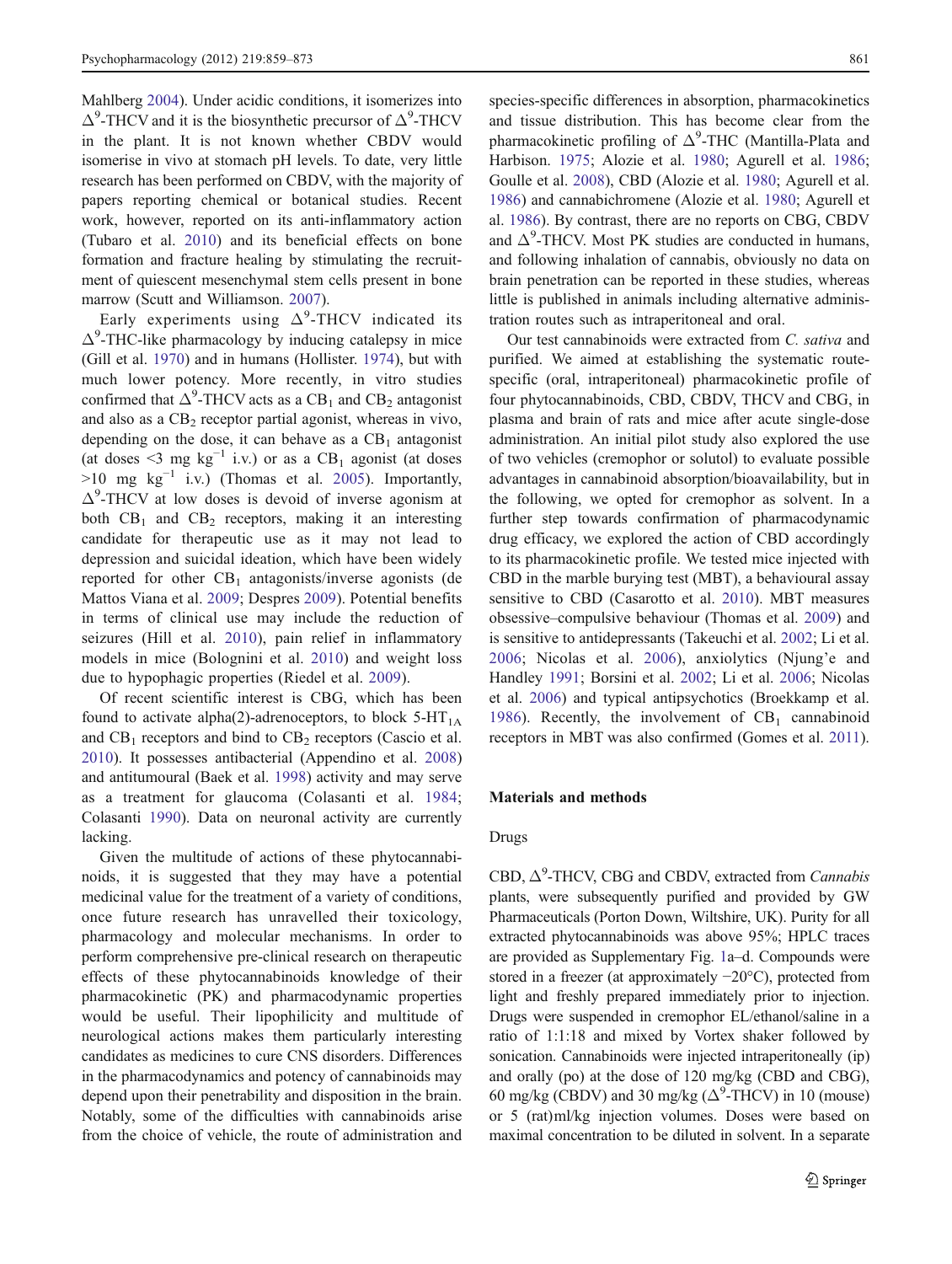experiment performed in rats, CBD was also suspended in a different vehicle—30% Solutol® HS 15 (BASF, Ludwigshafen, Germany). In the Marble burying test, CBD was administered to mice at the dose of 120 mg/kg either orally or ip 2 and 6 h prior to test.

## Animals

Young adult male Wistar rats (200–250 g) and male Swiss mice (25–30 g) (Harlan UK) were allowed food and water ad libitum and maintained under standard conditions (temperature 20−22°C; 60−65% relative humidity) on a 12-h light/dark cycle (light on at 07:00). Communities of five (rats) or ten (mice) animals were housed in groups until the beginning of the study, when they were individually caged 24 h prior to drug administration. Subjects receiving oral injection were food-deprived over night.

#### Experimental design

#### Marble burying test

Pure CBD or vehicle (cremophor-based) was administered intraperitoneally or orally 2 h (vehicle and CBD) or 6 h (CBD) prior to test. The time point of 2 h was selected based on  $T_{\text{max}}$  for plasma at which time point maximal behavioural effects were predicted. At 6 h post-injection, the concentration of CBD in plasma and brain was substantially reduced; consequently, we did not observe altered burying behaviour. No tests at later time points were conducted as a result. Fifteen mice (Swiss) per group were used. Mice were habituated to the test room for 1 h and were thereafter exposed to the experimental cage (Plexiglass,  $45 \times 25.5 \times 11$  cm) filled with 5 cm sawdust for 5 min, in the absence of marbles. Thirty minutes later, mice were tested for their marble burying activity. Twenty black glass marbles (16 mm diameter) were equally spaced in the cage as shown in Fig. 6c and considered as buried when it was sawdust-covered by two third of its volume. Displacement of non-buried marbles and burying of marbles was noted as dependent variables.

## **Statistics**

Behavioural data were expressed as group mean±SEM and analysed by conventional statistics (GraphPad Prism 5.02) using unpaired Student  $t$  tests. Alpha level was set to  $0.05$ .

## Pharmacokinetic study

A comparative rat and mouse pharmacokinetic study of four phytocannabinoids was conducted using oral and intraperitoneal administration routes. For each route, four subjects were sacrificed at 0.5, 1, 2, 4, 6 and 24 h after drug administration by injection of an overdose of anaesthetic (10 ml/kg Avertin; tribromoethanol). Control animals were administered vehicle and sacrificed 1 h later. After terminal anaesthesia, blood and brain samples were harvested. Blood was taken via cardiac puncture using heparinized plastic syringes and was stored in glass tubes, kept refrigerated in dry ice for a maximum of 30 min and thereafter was centrifuged for 10 min at 3,000 RPM. Finally, plasma was frozen at −80°C until analysis.

After cardiac puncture, 0.9% saline was infused into the animal's circulatory system to clear the brain tissues of blood. Whole brain was collected and stored at −80°C in plastic universal vials for analysis. Brains were homogenized in a mixture of 90% acetonitrile with 10% water; the water contained  $0.1\%$  (w/v) ascorbic acid prior to mixing. The ratio of brain tissue to extraction solvent was 1.0:1.5 (w/v). Each individual brain was weighed and  $1.5\times$  (w/v) homogenate cold solvent (90% acetonitrile+10% water containing 0.1% ascorbic acid) was added. Each brain sample was thereafter homogenized for ∼1 min.

## Analytical methods

Mass spectrometer instrument parameters Sample analysis was performed commercially by Biofocus (Chesterford Research Park, Chesterford Pk, Little Chesterford, Saffron Walden, UK). Analytical conditions were optimized on a Quattro Micro mass spectrometer (S/N: QAA028, Waters Ltd, 730-740 Centennial Court, Centennial Park, Hertfordshire, UK). The settings of the electrospray ion source used for method development and subsequent data acquisition are detailed in Table 1 for all four cannabinoids. Multiple daughter ions were observed and the multiple reaction monitoring listed in Table 2 was selected as giving the best instrument response.

Detection limits The limit of detection was determined to be 3 ng/ml for CBD, 1 ng/ml for CBDV and 1 and 2 ng/ml for  $\Delta^9$ -THCV and CBG in plasma and brain homogenate. The limit of quantification for both matrices was then set at 25 (mice) or 10 (rats)ng/ml for CBD and 5 ng/ml for CBDV,  $\Delta^9$ -THCV and CBG.

#### Sample analysis

Quantification of cannabinoids in plasma Plasma concentrations of compounds in study samples were quantified using appropriate calibration standards prepared in blank rat and mouse plasma. Plasma proteins were precipitated and test compounds extracted using three volumes of acetoni-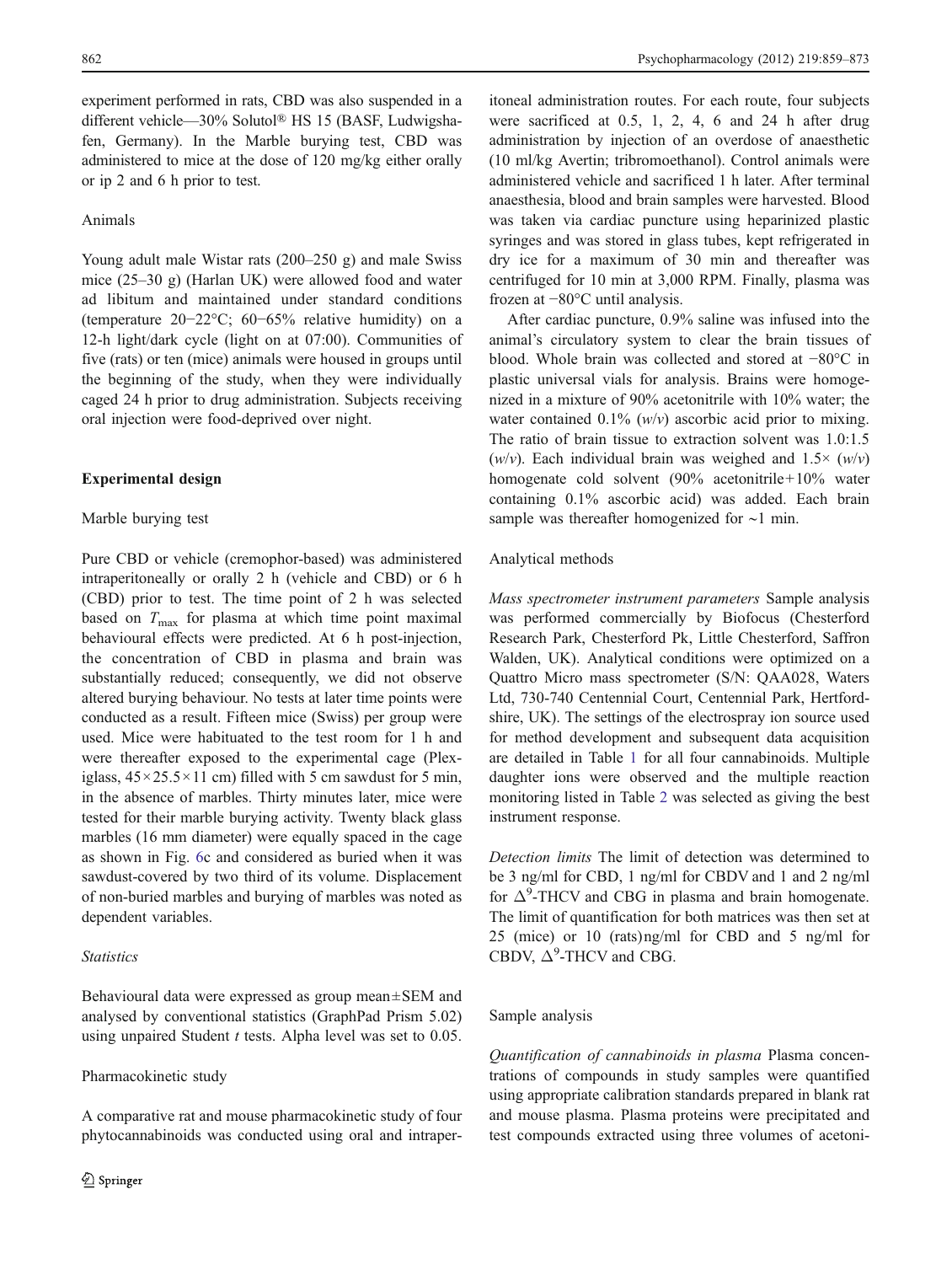| <b>Table 1</b> Instrument settings for<br>mass spectrometer to detect<br>cannabinoids in biological<br>tissues                                                                                        | Parameter setting                  | Compounds  |             |                  |            |  |  |  |
|-------------------------------------------------------------------------------------------------------------------------------------------------------------------------------------------------------|------------------------------------|------------|-------------|------------------|------------|--|--|--|
|                                                                                                                                                                                                       |                                    | <b>CBD</b> | <b>CBDV</b> | $\Delta^9$ -THCV | <b>CBG</b> |  |  |  |
|                                                                                                                                                                                                       | Capillary voltage (kV)             |            | 3.5         | 3.5              | 3.5        |  |  |  |
|                                                                                                                                                                                                       | Extractor cone voltage $(V)$       |            | 40          | 40               | 40         |  |  |  |
| Note that for CBDV, $\Delta^9$ -THCV<br>and CBG, the sensitivity was<br>similar and identical settings<br>were applied. Also, no adjust-<br>ments were required for differ-<br>ent samples or species | Source temp $(^{\circ}C)$          | 120        | 150         | 150              | 150        |  |  |  |
|                                                                                                                                                                                                       | Desolvation gas temp $(^{\circ}C)$ | 400        | 500         | 500              | 500        |  |  |  |
|                                                                                                                                                                                                       | Desolvation gas flow $(L/h)$       | 650        | 1,000       | 1,000            | 1,000      |  |  |  |
|                                                                                                                                                                                                       | Cone gas flow $(L/h)$              | 100        | 100         | 100              | 100        |  |  |  |

trile containing internal standard. Extracted samples were stabilized with 50% aqueous acetonitrile containing 0.1%  $(w/v)$  ascorbic acid prior to injection. For CBD, two calibration ranges were used: a higher range of 100– 50,000 ng/ml and a lower range of 10–2,000 (rat) and 25–7,500 (mice)ng/ml for confirmation of results at sample concentrations below 100 ng/ml, whereas a calibration range of 5–2,000 ng/ml, 5–4,000 ng/ml and 5–5,000 ng/ml was selected for quantification of CBDV,  $\Delta^9$ -THCV and CBG, respectively. Settings and materials of HPLC are illustrated in Table 3.

Brain sample analysis Brain homogenates were centrifuged and aliquots of supernatant mixed 1:4 (CBD), or 1:7 (CBDV) and 1:10  $({\Delta}^{9}$ -THCV and CBG) with internal standard solution, prepared in 50% aqueous acetonitrile containing 0.1% ascorbic acid. Study samples with concentrations above the calibration curve were re-analysed with appropriate dilution with blank brain homogenate prior to centrifugation.

Pharmacokinetic analysis Pharmacokinetic parameters were determined by non-compartmental analysis using the software package, PK Solutions 2.0 (Summit Research Services). Area under the curve (AUC) values were calculated by the trapezoidal method. Maximal drug concentration in tissue  $(C_{\text{max}})$ , time to reach maximal tissue levels  $(T_{\text{max}})$ , apparent elimination half-life (2–6 h—po; 4–24 h—ip), AUC and brain/plasma ratios based on AUC (0–6 h) were evaluated for plasma and brain samples at six time points following ip and oral administration of the tested cannabinoids.

## Results

## Pharmacokinetic study

Recovery of each phytocannabinoid in LC/MS–MS was converted into time–concentration plots, and averages for each group are presented. Specific emphasis was placed on comparisons between administration routes within and between rodent species. The extended gap between the 6 and 24-h time points makes extrapolation somewhat unpredictable; thus, values for AUC are provided for the period 0–6 and 0–24 h as well as the extrapolated values for 0–∞. When data are available, in the text we only refer to 0–∞; otherwise, we use AUC (0–6 h). Since intravenous administration was not part of this study, it was not possible to determine absolute exposure and true elimination halflife. Hence, it remains unclear whether low circulating concentrations, relative to dose level, reflect slow absorption from the site of administration or extensive distribution and elimination.

## Cannabidiol

Administration of 120 mg/kg CBD ip to mice leads to much higher brain and plasma concentrations than oral dosing (Fig. 2a, b; Table 4). Following ip administration,  $T_{\text{max}}$  occurred between 60 and 120 min in brain and plasma, with a considerable, yet unexplained variability of results at 2 h. Oral dosing induced a faster peak in plasma (60 min) compared to brain (6 h). Drugs were below detection threshold at 24 h post-dose. Overall brain exposure ( $T_{\text{max}}$ =360 min) was low after oral drug administration with  $AUC_{0-6}$  h at 319 μg/g min relative to 1,229 μg/g min following ip treatment. Brain/plasma ratios

Table 2 Multiple reaction parameters tuned for detection of daughter ions of cannabinoids

| Compound Transition |                        | <b>Ionisation</b><br>mode | Cone<br>voltage<br>(V) | Collision<br>energy<br>(eV) | <b>Dwell</b><br>(ms) |
|---------------------|------------------------|---------------------------|------------------------|-----------------------------|----------------------|
| CBD                 | $313.3 - 245.2$        | Negative                  | 26                     | 25                          | 300                  |
| <b>CBDV</b>         | $287.23 - 165.16$ ESP+ |                           | 30                     | 22                          | 200                  |
| $\Lambda^9$ -THCV   | 287.23 > 165.11        | $ESP+$                    | 32                     | 24                          | 150                  |
| <b>CBG</b>          | $317.27 - 193.14$      | ESP+                      | 20                     | 20                          | 150                  |

Despite some minor adjustments, settings were surprisingly similar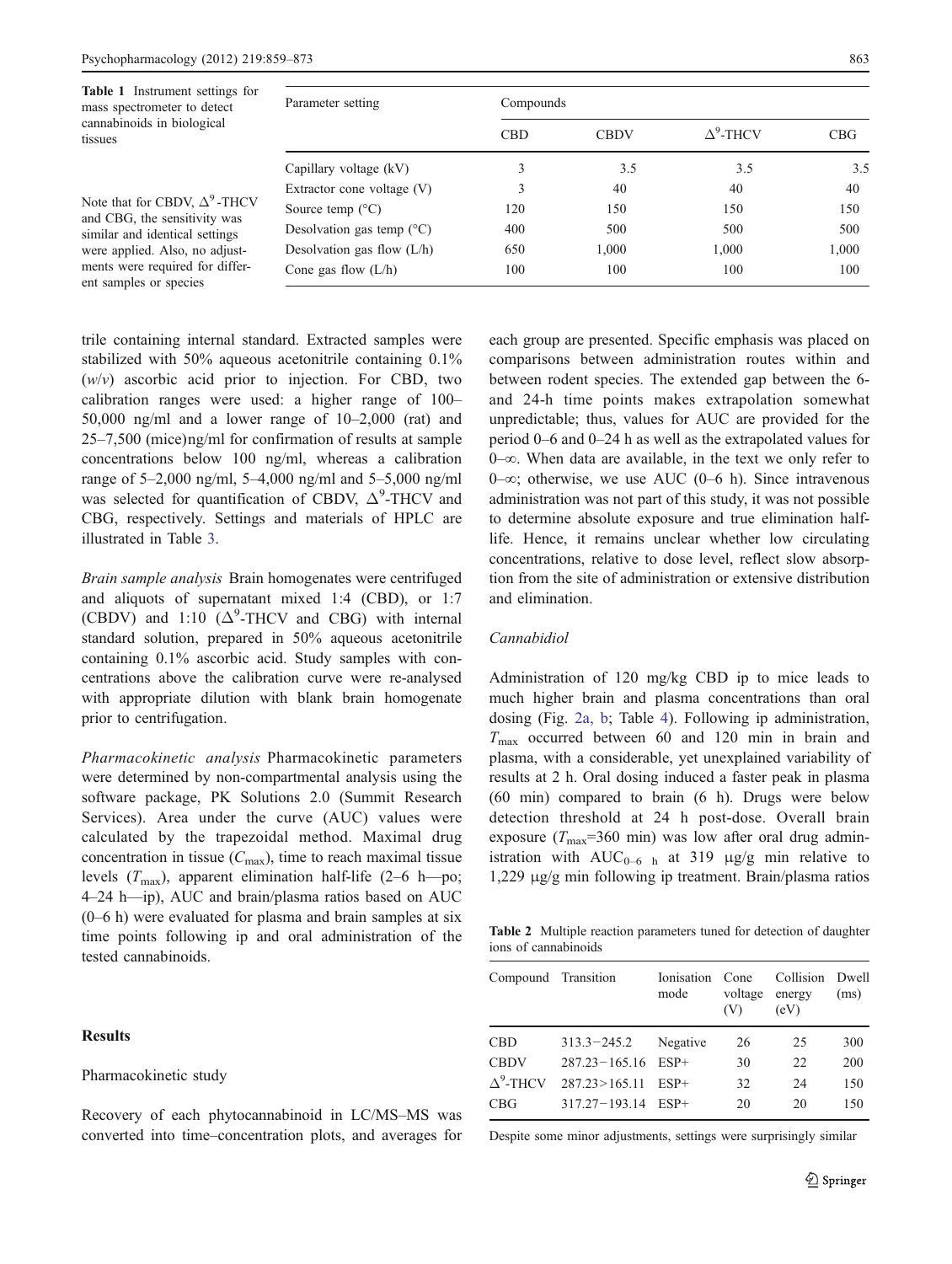|                             |                           |                              |                                | Table 3 Settings and materials of HPLC used for the detection of cannabinoids in rodent brain and plasma |                              |                                   |                                |                                   |
|-----------------------------|---------------------------|------------------------------|--------------------------------|----------------------------------------------------------------------------------------------------------|------------------------------|-----------------------------------|--------------------------------|-----------------------------------|
| Parameter                   | Setting                   |                              |                                |                                                                                                          |                              |                                   |                                |                                   |
| Drug                        | CBD                       |                              | CBDV                           |                                                                                                          | <b>Z9-THCV</b>               |                                   | <b>CBG</b>                     |                                   |
| Column                      | Luna C18, 50×2.0 mm, 5 µm |                              | E<br>1.7 <sub>1</sub>          | Acquity UPLC® BEH C18, 50×2.1 mm,                                                                        | $1.7 \mu m$                  | Acquity UPLC® BEH C18, 50×2.1 mm, | $1.7~\mu{\rm m}$               | Acquity UPLC® BEH C18, 50×2.1 mm, |
| Flow rate                   | $0.35$ $ml/min$           |                              | $0.6$ m $l$ /min               |                                                                                                          | $0.6$ m $l$ /min             |                                   | $0.6$ m $l$ /min               |                                   |
| Injection volume 5 µl       |                           |                              | m s                            |                                                                                                          | $\frac{1}{2}$                |                                   | $\frac{1}{4}$ µ                |                                   |
| Mobile phase                | water                     | $A-1$ mM ammonium formate in | $A=0.$                         | 01% formic acid in water                                                                                 | A-0.01% formic acid in water |                                   | A-0.01% formic acid in water   |                                   |
|                             | B—acetonitrile            |                              | B-0.1% formic acid in methanol |                                                                                                          |                              | B-0.1% formic acid in methanol    | B-0.1% formic acid in methanol |                                   |
| Gradient profile Time (min) |                           | % mobile phase B             | (min)<br>Time (                | % mobile phase B                                                                                         | Time (min)                   | % mobile phase B                  | Time (min)                     | % mobile phase B                  |
|                             |                           | 25                           | $\circ$                        | 15                                                                                                       |                              | $\overline{15}$                   |                                | $50\,$                            |
|                             | 0.2                       |                              | 0.2                            | $\overline{15}$                                                                                          | 0.2                          | ⊵                                 |                                | 80                                |
|                             |                           | $\approx 0$                  | 2.2                            | 98                                                                                                       |                              | 98                                | 4.2                            | 80                                |
|                             | 4.7                       | 100                          | 2.7                            | 98                                                                                                       | 2.2                          | 98                                | 4.7                            |                                   |
|                             | 4.8                       |                              | 2.8                            | 15                                                                                                       | 2.3                          | $\overline{5}$                    | 4.8                            | $\mathcal{S}$                     |
|                             |                           | 25                           |                                |                                                                                                          | 24                           |                                   | 5                              | 50                                |

based on  $AUC_{0-6 h}$  were 0.84 (po) and 0.51 (ip), suggesting a similar brain penetration following the two administration routes. With 280 (plasma) and 289 min (brain), the apparent elimination half-life was similar in both tissues after ip injection, but not detectable for the oral route.

In rats, the pharmacokinetic plasma profile was similar for both administration routes (Fig. 2c, d; Table 5). Maximal plasma concentrations peaked at 2 h postinjection, and the highest concentrations were similar (2.6 and 2 μg/ml for ip and po, respectively), as were AUCs (1,778 μg/ml min for ip and 1,175 μg/ml min for po). By contrast, brain level and exposure were slightly higher after oral dosing with  $C_{\text{max}}$  and AUC values in favour of gavaging (8.6 μg/g and 4,941 μg/g min, respectively, versus 6.8 μg/g and 4,532 μg/g min after ip administration). Interestingly, CBD levels in brain continued to rise progressively over 4 h and were higher after oral administration (brain/plasma ratios 2.64 (ip) and 3.54 (po)). The apparent elimination half-live was similar between tissues but differed according to administration routes (Table 5). As already seen for mice, the elimination appeared to be complete after 24 h.

These cremophor-based results were compared with the vehicle solutol (Supplementary Fig. 2; Table 5). When CBD was administered ip, the two solvents produced similar brain penetration (brain/plasma ratios 2.64 for cremophor and 2.42 for solutol), as well as maximal tissue levels  $(C_{\text{max}} 2.4-$ 2.6 μg/ml in plasma; 5.2 –6.8 μg/ml in brain), and these were relatively stable over 6 h. By contrast, C<sub>max</sub> after oral gavaging was considerably higher in solutol and reached maximal levels at 4 –6 h. This was due to a prolonged and continuous absorption of CBD in plasma and brain possibly owing to limited metabolism of CBD in this vehicle. Nevertheless, elimination was complete at 24 h. Interestingly, oral administration led to higher brain concentrations in the presence of solutol ( $C_{\text{max}}$ =12.6  $\mu$ g/ml) relative to cremophor  $(C_{\text{max}}=8.6 \text{ }\mu\text{g/ml})$ , in line with higher plasma levels that increase absorption into brain. Brain/plasma ratios were similar for both solvents (3.66 for solutol and 3.54 for cremophor). Unfortunately, animals receiving solutol-based CBD showed adverse effects, such as drowsiness and piloerection, rendering solutol a non-suitable vehicle for in vivo tests, at least at the concentration used in this study.

Relative to rats, mice showed much higher CBD plasma exposure following ip administration, whereas oral administration resulted in a similar plasma  $C_{\text{max}}$  in both species, with mice presenting with an earlier peak time and faster elimination. Analysis of brain PK showed that rats had a slower absorption but longer-lasting CBD exposure, with similar C<sub>max</sub> between species following intraperitoneal administration. By contrast, the two species responded dramatically differently after gavaging in that CBD concentrations in rats attained a six times higher  $C_{\text{max}}$  in brain.

For details, see "Materials and methods"

For details, see "Materials and methods"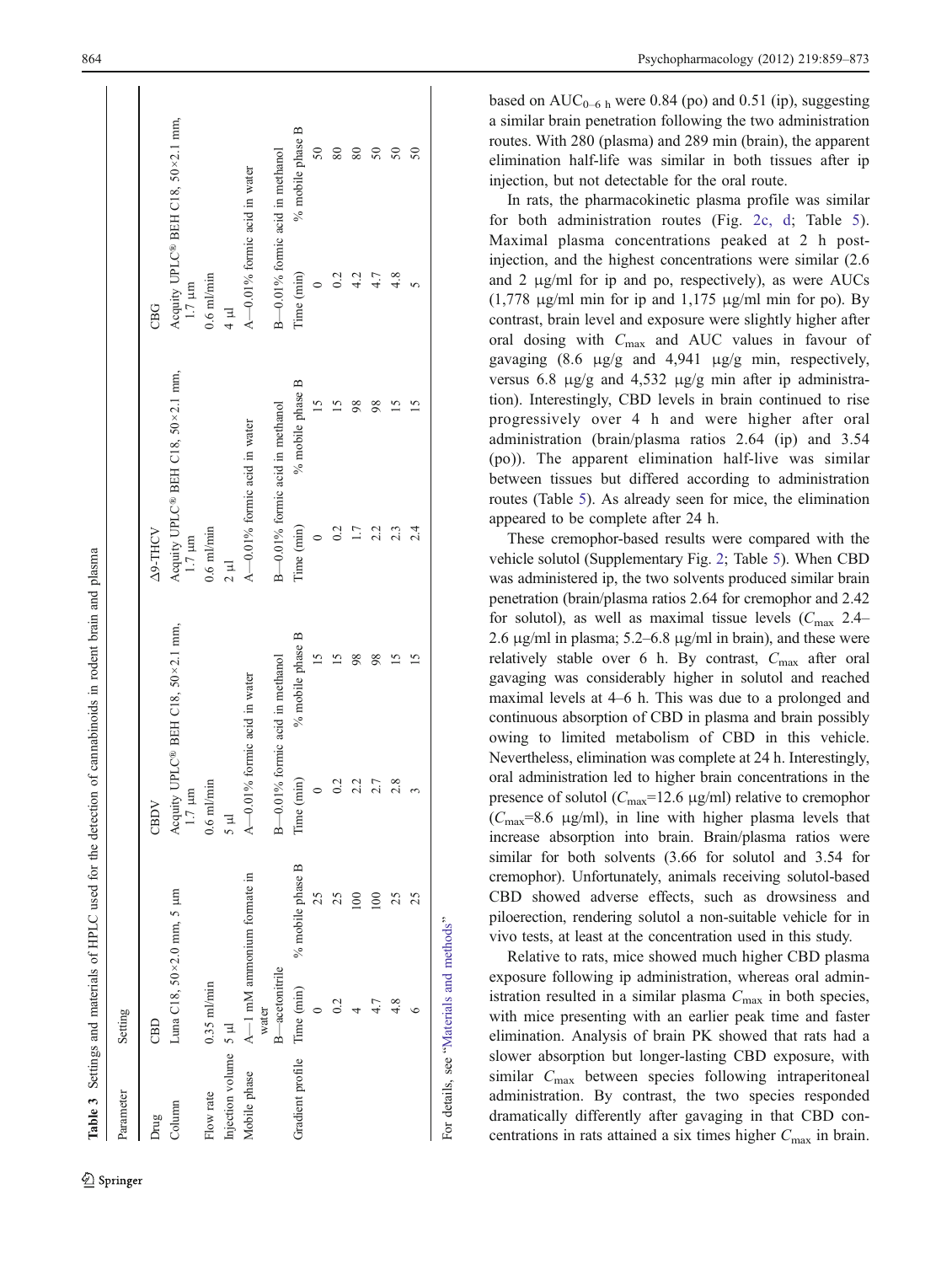Fig. 2 Pharmacokinetic analysis of CBD in mouse and rat. CBD (120 mg/kg) was administered at time point 0 via ip injection or oral gavage and tissue harvested at six time points within 24 h post-dosing. Drug levels are shown in top  $row$  (a, c) as log 10 of plasma concentration  $(C_P)$  and in **b** and d as log 10 of brain concentration  $(C_B)$ . Mean±SEM. Note that values at 24 h were below detection threshold for oral administration



## Cannabidivarine

Rapid absorption was observed for CBDV in mice, and this was independent of tissue analysed and administration route (Fig. 3a, b; Table 4). Consequently, plasma and brain  $T_{\text{max}}$  was recorded for 30 min post-ip injection and 30 (plasma) and 60 (brain)min following oral gavaging. Clearly, brain  $C_{\text{max}}$  was higher after ip dosing (three to five times higher) leading to greater AUC values. Contrary to CBD, however, the concentration in brain and plasma was not different at any time point for CBDV and continuously declined until reaching values close to the detection threshold

Table 4 Pharmacokinetic parameters for CBD, CBDV,  $\Delta^9$ -THCV and CBG in mouse plasma (a) and brain (b) following oral (po) or intraperitoneal (ip) administration

| PK parameter                         | CBD $(120 \text{ mg/kg})$ |       | CBDV $(60 \text{ mg/kg})$ |      | $\Delta$ 9-THCV (30 mg/kg) |      | CBG (120 mg/kg) |       |
|--------------------------------------|---------------------------|-------|---------------------------|------|----------------------------|------|-----------------|-------|
|                                      | po                        | ip    | po                        | ip   | po                         | ip   | po              | ip    |
| Plasma                               |                           |       |                           |      |                            |      |                 |       |
| $C_{\text{max}}$ (µg/ml)             | 2.2                       | 14.3  | 0.47                      | 4    | 0.24                       | 0.88 | 0.67            | 40.8  |
| $T_{\text{max}}$ (minutes)           | 60                        | 120   | 30                        | 30   | 30                         | 30   | 30              | 120   |
| Apparent elimination half-life (min) | <b>IS</b>                 | 280   | 222                       | 280  | 87                         | 345  | 193             | 176   |
| $AUC_{0-6 h}$ (µg/ml min)            | 378                       | 2,381 | 74                        | 393  | $\leq$ 22                  | 78   | 57              | 4,324 |
| $AUC_{0-24 h}$ (µg/ml min)           | IS                        | 3,144 | IS                        | 523  | IS                         | 116  | <b>IS</b>       | 5,563 |
| $AUC_{0-\infty}$ (µg/ml min)         | <b>IS</b>                 | 3,181 | 109                       | 529  | $\leq$ 23                  | 120  | 67              | 5,571 |
| <b>Brain</b>                         |                           |       |                           |      |                            |      |                 |       |
| $C_{\text{max}}$ (µg/g)              | 1.3                       | 6.9   | 0.94                      | 3.57 | 0.43                       | 1.69 | 0.42            | 3.48  |
| $T_{\text{max}}$ (min)               | 360                       | 60    | 60                        | 30   | 30                         | 30   | 60              | 120   |
| Apparent elimination half-life (min) | IS                        | 289   | 204                       | 96   | 80                         | 385  | $\leq 121$      | 252   |
| $AUC_{0-6 h}$ (µg/g min)             | 319                       | 1,229 | 152                       | 454  | $\leq49$                   | 177  | $\leq$ 44       | 679   |
| $AUC_{0-24 h}$ (µg/g min)            | IS                        | 1,868 | <b>IS</b>                 | IS   | IS                         | 275  | $\leq 65$       | 1,103 |
| $AUC_{0-\infty}$ (µg/g min)          | IS                        | 1,903 | 217                       | 498  | $\leq 52$                  | 288  | $\leq 86$       | 1,117 |

IS indicates insufficient data for calculation. Apparent elimination half-life (minutes) 2 to 6 h for po; 4 to 24 h for ip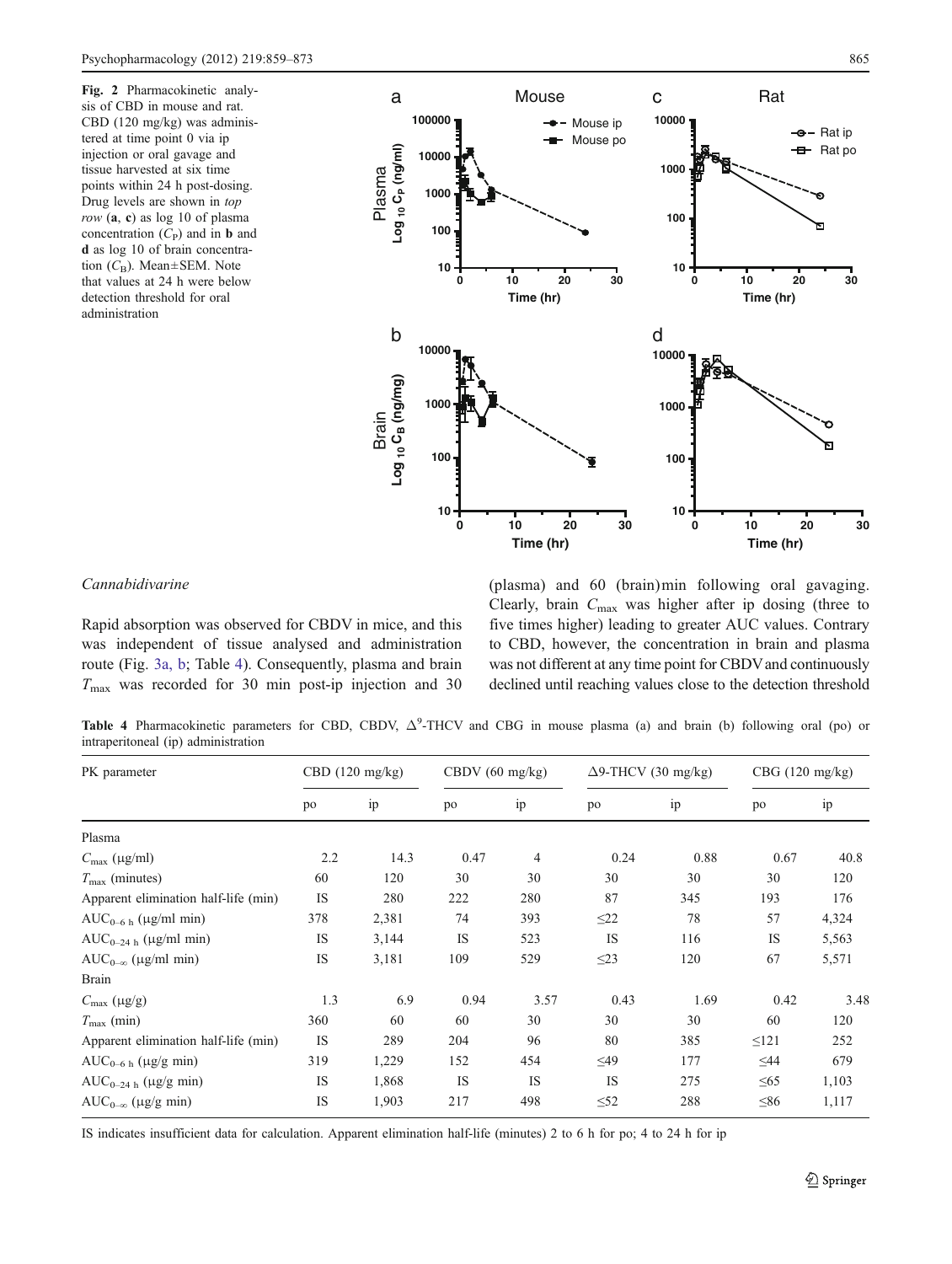| PK parameter                         | $CBD$ (120 mg/kg) |                 | $CBD$ (120 mg/kg) |                          | CBDV $(60 \text{ mg}/$<br>kg) |                    | $\Delta$ 9-THCV<br>$(30 \text{ mg/kg})$ |      | CBG (120 mg)<br>kg) |            |
|--------------------------------------|-------------------|-----------------|-------------------|--------------------------|-------------------------------|--------------------|-----------------------------------------|------|---------------------|------------|
|                                      | Cremophor<br>po   | Cremophor<br>ip |                   | Solutol po Solutol ip po |                               | ip                 | po                                      | ip   | po                  | ip         |
| Plasma                               |                   |                 |                   |                          |                               |                    |                                         |      |                     |            |
| $C_{\text{max}}$ (µg/ml)             | $\overline{2}$    | 2.6             | 3.2               | 2.4                      | 2.2                           | 1.3                | 0.21                                    | 0.4  | 1.05                | 0.81       |
| $T_{\text{max}}$ (min)               | 120               | 120             | 360               | 30                       | 30                            | 240                | 120                                     | 30   | 30                  | 60         |
| Apparent elimination half-life (min) | 277               | 465             | 242               | 606                      | 239                           | 399 <sup>a</sup>   | 89                                      | 601  | 100                 | ~1560      |
| $AUC_{0-6 h}$ (µg/ml min)            | 536               | 636             | 748               | 684                      | 476                           | 358                | 42                                      | 49   | 98                  | $\leq$ 199 |
| $AUC_{0-24 h}$ (µg/ml min)           | 1,148             | 1,577           | 2,572             | 1,987                    | 857                           | $789$ <sup>a</sup> | <b>IS</b>                               | 110  | <b>IS</b>           | $\leq$ 514 |
| $AUC_{0-\infty}$ (µg/ml min)         | 1,175             | 1,778           | 2,623             | 2,463                    | 868                           | 850 <sup>a</sup>   | 46                                      | 131  | 106                 | $\leq 617$ |
| <b>Brain</b>                         |                   |                 |                   |                          |                               |                    |                                         |      |                     |            |
| $C_{\text{max}}$ (µg/ml)             | 8.6               | 6.8             | 12.6              | 5.2                      | 6.3                           | 3.9                | 0.3                                     | 1.62 | 0.97                | 1.23       |
| $T_{\rm max}$ (min)                  | 240               | 120             | 240               | 360                      | 120                           | 60                 | 30                                      | 30   | 120                 | 60         |
| Apparent elimination half-life (min) | 222               | 347             | 240               | 663                      | 232                           | 383                | 126                                     | 570  | 96                  | 447        |
| $AUC_{0-6 h}$ (µg/g min)             | 1,900             | 1,683           | 2,742             | 1,656                    | 1,509                         | 906                | 97                                      | 162  | 181                 | 335        |
| $AUC_{0-24 h}$ (µg/g min)            | 4,882             | 4,297           | 9,383             | 5,406                    | 2,772                         | 1,809              | IS                                      | 353  | <b>IS</b>           | 884        |
| $AUC_{0-\infty}$ (µg/g min)          | 4,941             | 4,532           | 9,574             | 7,031                    | 2,803                         | 1,923              | 97                                      | 416  | 205                 | 992        |

Table 5 Pharmacokinetic parameters for CBD (in solutol and cremophor solvents), CBDV,  $\Delta^9$ -THCV and CBG in rat plasma (a) and brain (b) following oral (po) and intraperitoneal (ip) administration. Apparent elimination half-life (minutes) 2 to 6 h for po and 4 to 24 h for ip

<sup>a</sup> Based on a mean value of 106 ng/ml at 24 h post-dose, which assumes a concentration at the LOQ (5 ng/ml) for one animal with measured value <LOQ

at 6 h. The brain/plasma ratios nevertheless suggest a somewhat better brain penetration following oral dosing (2.05) relative to ip (1.15). An interesting observation was the relatively short apparent brain elimination half-life of 96 min (Table 4) in the ip group compared to a slower elimination after oral treatment (204 min).

A similar rapid absorption was noted for rats (Fig. 3c, d; Table 5) with  $T_{\text{max}}$  appearing within the first 2 h after oral dosing. Drug concentrations in plasma and brain after po exceeded those recorded after ip administration. This was especially noteworthy for the first 3 h post-drug. Overall, plasma concentrations and AUC were lower than brain values and this was independent of administration route. Despite this difference, no differences occurred in elimination half-lives between tissues. Finally, brain penetration overall was slightly better following oral administration (3.17) compared with ip (2.53).

An important difference between the two species was the observation of higher drug concentrations in plasma and brain following oral treatment in rats, opposite to mice. Intraperitoneal CBDV administration resulted in a similar plasma PK profile between species; brain concentrations in rats were higher.

## $\Delta^9$ -Tetrahydrocannabivarin

As with CBDV,  $\Delta^9$ -THCV also was readily detectable in mouse plasma and brain as shown by a  $T_{\text{max}}$  of 30 min in both tissue samples independent of administration routes (Fig. 4a, b). However, ip injection led to higher exposure reflected in greater  $C_{\text{max}}$  and AUC (Table 4). Brain penetration was substantial and  $\Delta^9$ -THCV brain concentrations exceeded plasma levels in both ip and po treatments (brain/plasma ratios ~2.2 for both ip and po).  $\Delta^9$ -THCV elimination following ip administration was slow (>5 h for plasma and brain) but faster when orally administered  $(\leq 1.5)$  h), the brain and plasma profiles for each route followed a similar profile.

 $\Delta^9$ -THCV absorption was also rapid in rats and peaked at 30 min post-treatment. As already revealed for mice, ip injection yielded higher maximal concentrations in both tissues (Fig. 4c, d), which readily declined within the first 2 h. Yet, elimination half-lives exceeded 8 h. By contrast, oral administration did not have a high yield in both tissues but levels remained stable for 2 h post-gavaging. At 24 h, no compound was detected in any condition. In agreement with mouse data is the observation that brain concentrations were higher than plasma levels and thus AUC values were two to four times greater for brain (Table 5). Consequently, brain/plasma ratios were above 1, being 2.3 for po and 3.3 for ip routes, clearly in favour of distribution in the brain, and these were highest after ip injection.

Mice and rats responded similarly to intraperitoneal administration of  $\Delta^9$ -THCV, with slightly higher plasma  $C_{\text{max}}$  in mice, compared to rats. Oral gavaging also produced similar PK profiles in the two species, with a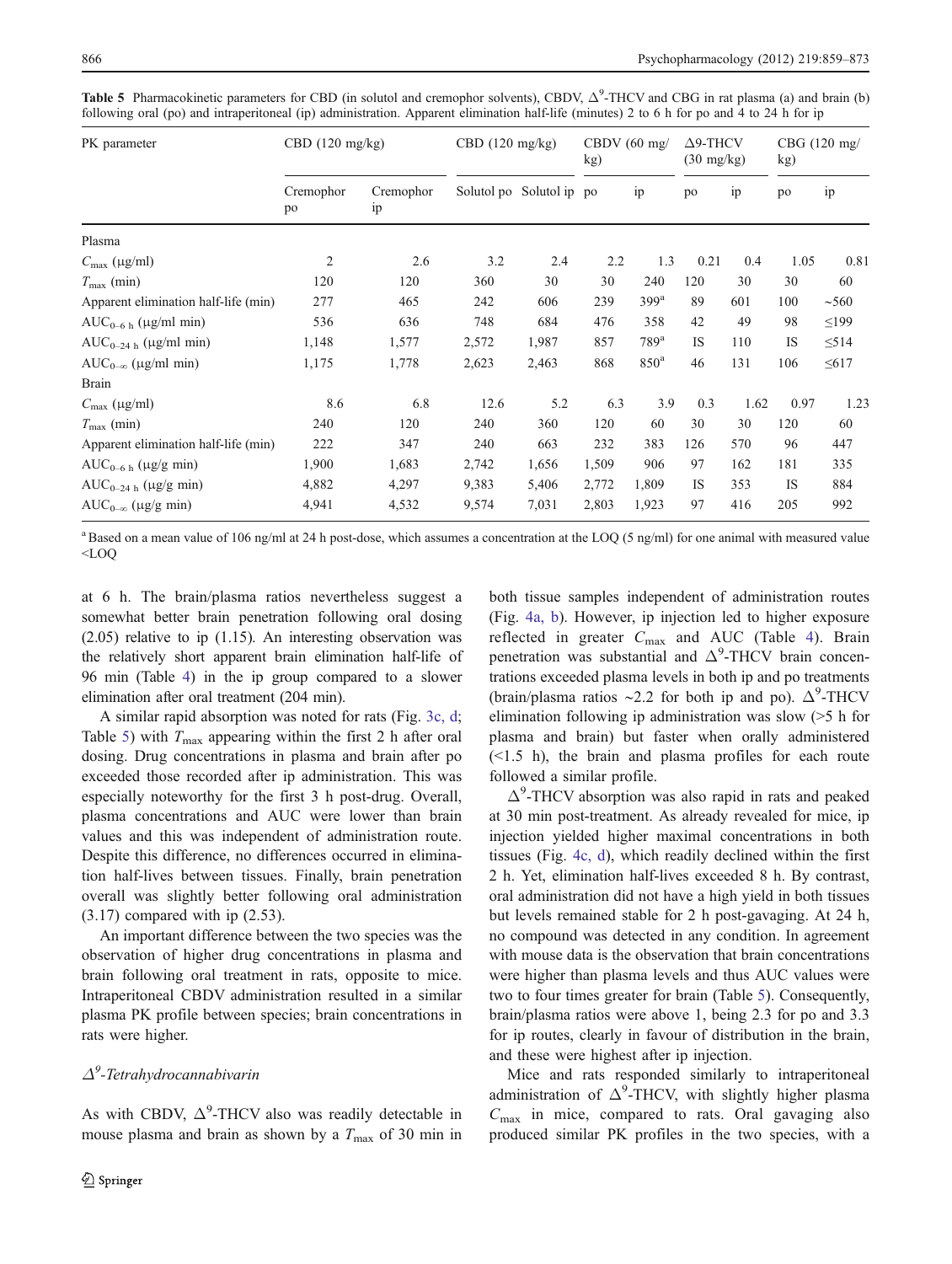Fig. 3 Pharmacokinetic analysis of CBDV in mouse and rat. CBDV (60 mg/kg) was administered at time point 0 via ip injection or oral gavage and tissue harvested at six time points within 24 h post-dosing. Drug levels are shown in top row  $(a, c)$  as  $log 10$  of plasma concentration  $(C_P)$  and in **b** and d as log 10 of brain concentration  $(C_{\text{B}})$ . Mean $\pm$ SEM



slower and superior plasma, but not brain, concentration in rats.

## Cannabigerol

Rapid absorption was also obtained for CBG (ip and po) into plasma and brain of mice (Fig. 5a, b). Plasma concentrations at 2 h showed two highly anomalous values (118,700 and 37,740 ng/ml); tissue samples were reanalysed and values confirmed; hence, these data were not omitted from the study (please note extreme variability in Fig. 5a).

In agreement with all other phytocannabinoids tested so far, ip injections yielded considerably higher plasma and brain concentrations compared with oral treatment so that  $T_{\text{max}}$  was observed at 30 min (plasma) and 2 h (brain) and AUCs were about 100-fold greater for ip (Table 4). However, ip concentrations in both tissues did not differ considerably over the time course recorded here; for po, concentrations were extremely low and close to detection threshold after 2 h. This was also reflected in the brain/ plasma ratios which were 0.77 and 0.15 for po and ip administration routes, respectively.

CBG in rat was readily absorbed following ip and oral administration in both plasma and brain with  $T_{\text{max}}$  between 30 and 120 min (Fig. 5c, d). Again, ip administration gave better exposure, but overall concentrations were only marginally higher in brain (see AUCs in Table 5). Intriguingly, CBG was still above detection threshold 24 h after ip treatment. Lower concentrations of CBG were recorded after oral treatment (Fig. 5c, d), brain exposure was stable 2–4 h post-treatment and ip versus po brain/plasma ratios overlapped (1.84 po and 1.68 ip).

Mice and rats responded better to intraperitoneal administration of CBG, but the difference was only marginal in rats. Brain penetration was slower in mice, but lead to  $C_{\text{max}}$  twice as high as the one recorded in rats. By contrast, oral administration resulted in similar PK profiles between species.

#### Marble burying test

As expected, CBD reduced marble burying behaviour (Fig. 6a). This effect was only observed at 2 h postinjection ( $p$  values  $\leq 0.05$  versus vehicle for ip and po routes), when plasma and brain concentrations were maximal. By contrast, no effect was noted after 6 h  $(p's$ 0.05) independently of the administration route. Similar results were obtained for the displacement of marbles (Fig. 6b), but this endpoint did not meet reliability for the oral treatment. Representative photographs (Fig. 6c, d) illustrate marble burying for each drug treatment, route and time point, clearly indicating reduced marble burying at 2 h.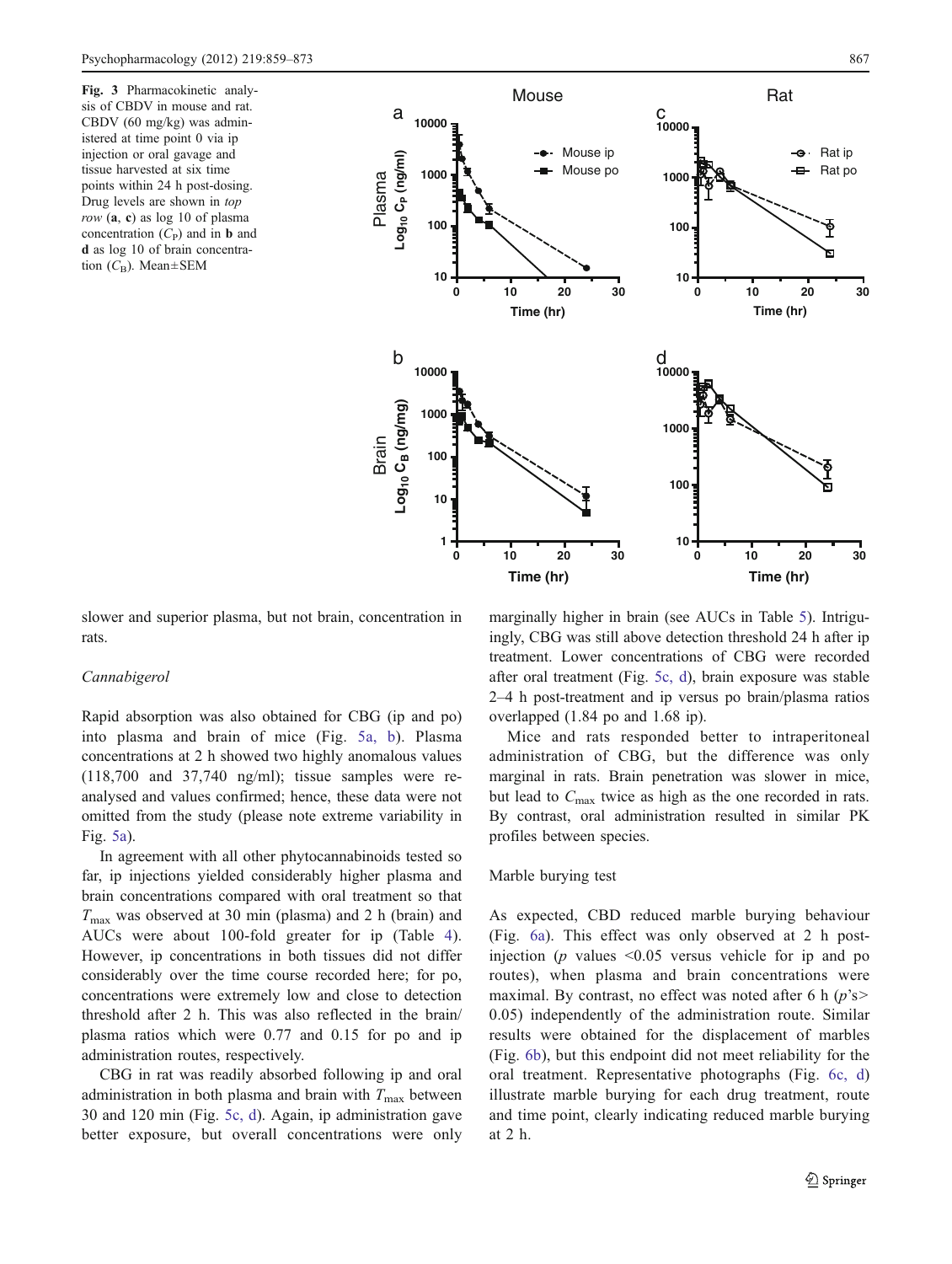Fig. 4 Pharmacokinetic analysis of  $\Delta^9$ -THCV in mouse and rat.  $\Delta^9$ -THCV (30 mg/kg) was administered at time point 0 via ip injection or oral gavage and tissue harvested at six time points within 24 h post-dosing. Drug levels are shown in top row (a and c) as log 10 of plasma concentration  $(C_P)$  and in b and d as log 10 of brain concentration  $(C_B)$ . Mean $\pm$ SEM



## Discussion

The primary objective of the present study was to define the pharmacokinetic profile of four phytocannabinoids, CBD,

Fig. 5 Pharmacokinetic analysis of CBG in mouse and rat. CBG (120 mg/kg) was administered at time point 0 via ip injection or oral gavage and tissue harvested at six time points within 24 h post-dosing. Drug levels are shown in top  $row$  (a, c) as log 10 of plasma concentration  $(C_P)$  and in **b** and d as log 10 of brain concentration  $(C_B)$ . Mean $\pm$ SEM

CBDV,  $\Delta^9$ -THCV and CBG in terms of species- and administration route-specific differences. Moreover, we were particularly interested in acute exposure uncontaminated by any repeated or chronic loading of tissue with the com-

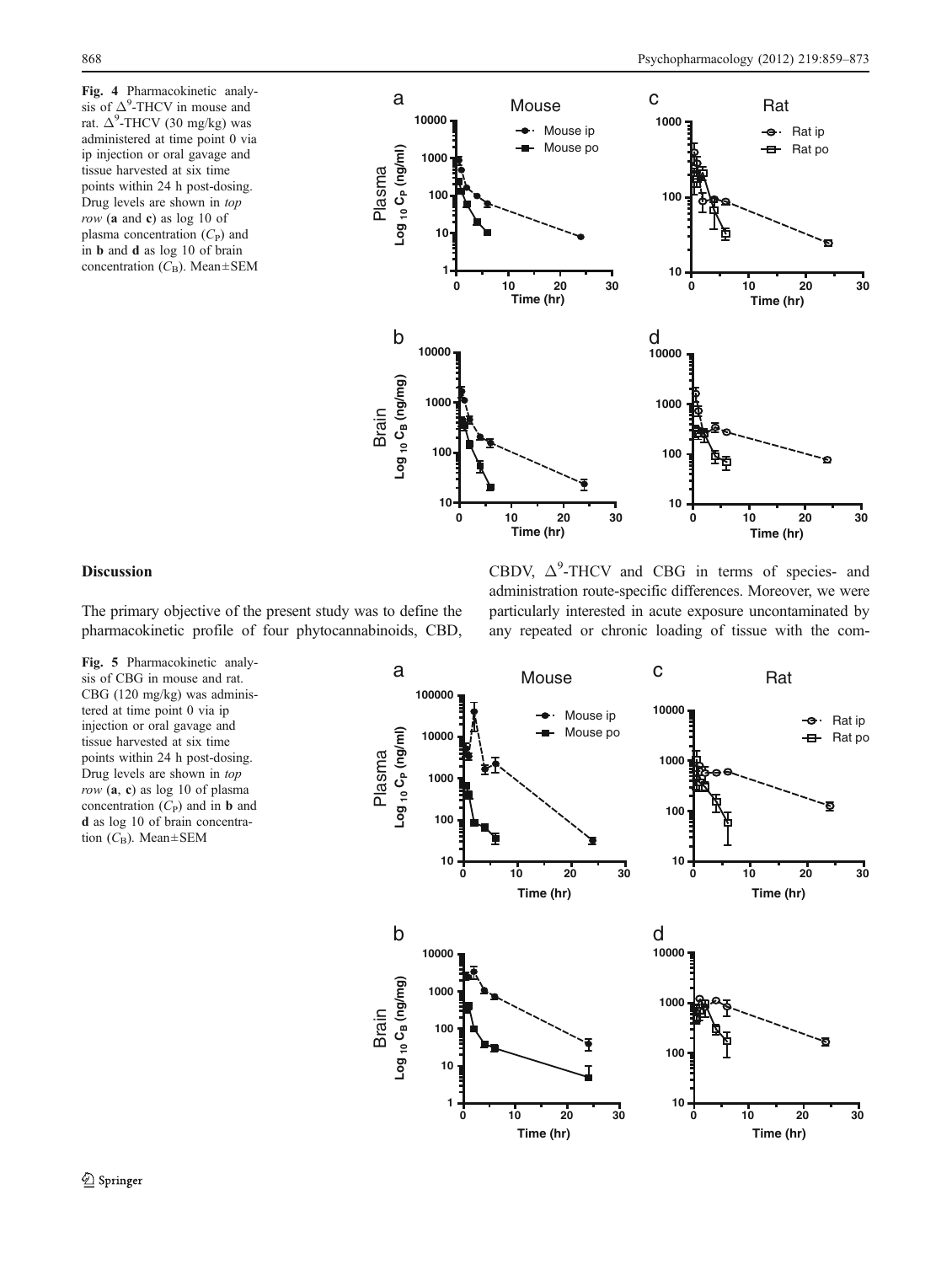Fig. 6 Effect of oral and intraperitoneal CBD administration on marble burying in mice. CBD was administered 2 and 6 h pre-test; marble burying (a) and shifting (b) were scored. When administered 2 h prior to test, CBD reduced marble burying and shifting independent of administration route (ip or po). Mean+SEM. Asterisks represent  $p$ <0.05 versus vehicle-treated mice and versus 6 h posttreatment test. Representative pictures or marble burying show that marbles were equally distributed in the experimental cage at the start of test (c). Clear marble burying is shown following vehicle treatment (d), whereas CBD significantly reduced it at 2 h, but not 6 h post-injection



pounds. Towards this end, we reasoned that our compounds concurred with other cannabinoid agonists/antagonists such as WIN55,212-2 or rimonabant (SR141716A) (Valiveti et al. 2004; Barna et al. 2009) in that their absorption might be rapid and complete washout be achieved within 24 h. This assumption guided our time point selection for tissue harvesting. A second consideration pertained to the selection of vehicle for the highly lipophilic cannabinoids. Of recent interest in drug delivery methods are lipid nanocapsules (LNCs) containing surfactants such as polyethylene glycol (PEG) to prevent their recognition and capture by the immune system (Fang et al. 2009). Through additional physical methods, post-insertion incubation of liposomes with a micellar suspension of the added surfactant will result in its transfer inside the liposomal, lipidic bilayer. Solutol® HS 15 is a mixture of free PEG 660 and PEG 660 hydroxystearate that may be used for micelle formation (Perrier et al. 2010) to generate LNCs containing cannabinoids. By contrast, cremophor EL is a synthetic, nonionic surfactant that stabilizes emulsions of nonpolar materials in aqueous systems and has become a major component of self emulsifying drug delivery systems.

In our pilot study, we compared these two solvents for CBD and obtained greatly varying exposure of CBD (see Fig. 2 and Suppl. Fig. 2). Although solutol drastically enhanced CBD absorption following oral administration, it had no effect on the pharmacokinetic profile following ip injections. Unexpectedly, behavioural side effects such as piloerection and drowsiness occurred therefore precluding solutol-based drug administration when animals were assessed in cognitive and behavioural tasks. We take it that this was due to the relatively high concentration of solutol (30%) used here to achieve the correct suspension of CBD. Lower concentrations of solutol as described in the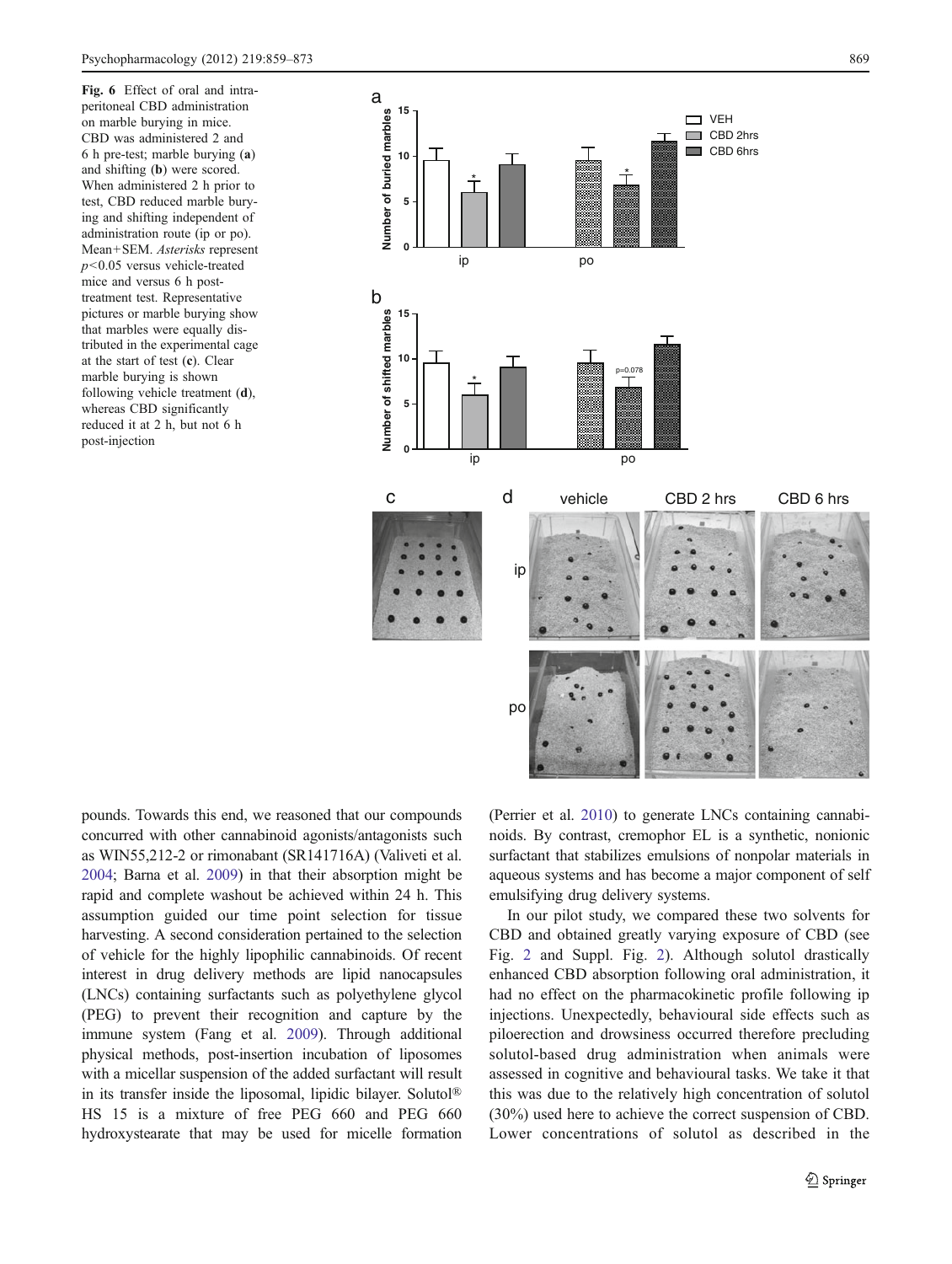literature (∼7–10%) may be devoid of such side effects. Drug pharmacokinetics are subject to vehicle-induced changes in absorption and exposure (Cornaire et al. 2004), and our data are in line with the notion that solutol can increase plasma  $C_{\text{max}}$  and overall exposure of drugs compared to other solvents (Bittner et al. 2003). Whether the enhanced concentration of CBD in plasma and brain administered in solutol was due to heightened solubility in gastrointestinal fluids or increased drug permeability remains uncertain. Clearly, the presence of co-solvents (like ethanol in cremophor) may indeed modulate gastric and intestinal drug absorption (and thus their pharmacokinetics) depending on concentration and chemistry of the drug (Claassen. 1994). Gastric absorption may indeed be low under solutol so that liver metabolism and clearance are reduced relative to other solvents. However, we have no data to determine extraction of CBD depending on solvents. Additional factors that may also have contributed to increased oral exposure are possible vehicle-induced inhibition of CBD metabolism and/or transport processes as well as direct enhancement of tissue permeability for micellous surfactants. Consequently, it appears that the drug half-life can be correlated with the emulsifier half-life (Woodburn et al. 1995).

Given their lipophilicity, all tested phytocannabinoids crossed the BBB showing consistent brain penetration. Nevertheless, subtle differences in drug absorption to brain mainly concerned the route of administration (Ho et al. 1971; Abel et al. 1974). A direct comparison between the different purified cannabinoid extracts is difficult given that administered doses were not identical so that values may not be fully compatible. However, some general comments about plasma and brain levels and compartmentalisation can be made. It is noticeable that in mice, ip administration of drugs always resulted in higher  $C_{\text{max}}$  in both plasma and brain indicating that drug absorption in the gastrointestinal system or liver metabolism provided a major difference for drug distribution. This was less so in rats for which only CBD and THCV yielded higher plasma concentrations after ip administration. For CBG, both treatment routes lead to similar levels in tissues and CBDV was higher in plasma and brain after oral gavaging. However, when tissue partitioning was based on  $AUC_{0-6 h}$ , it appeared that oral administration in both species lead to higher brain/plasma ratios for CBD, CBDV and CBG, while the distribution was similar for THCV, confirming that the overall more efficient route was oral in terms of brain penetration but, with few exceptions, ip for absolute concentrations and it should be obvious that drug efficacy in vivo may be determined by  $C_{\text{max}}$  or exposure rather than ratios. While results are novel here for CBDV,  $\Delta^9$ -THCV and CBG, it has been observed when various administration routes were compared for CBD across different species including rats (Alozie et al.

1980), dogs (Samara et al. 1988), monkeys (Jones et al. 1981) and humans (Agurell et al. 1986), to which we now add the mouse as a novel species. However, only minor qualitative differences between absorption were obtained compared with rats (Fig. 2). Plasma and brain levels of CBD increased within 2 h post-administration, then constantly declined to zero within 24 h in mice. While we take this as clear evidence for different absorption profiles of CBD from different body compartments, it should be noted that oral gavaging was conducted in overnight fasted animals. Consequently, gastrointestinal absorption may have been artificially enhanced and bio-distribution of drugs accelerated in fasted subjects. This is in agreement with clinical trials on rimonabant which suggest that absorption and metabolism is strongly dependent on weight and food intake (Bifulco et al. 2007).

Feeding can indeed play an important role on a drug PK profile (De Leo et al. 2010). One advantage of reduced food uptake is the concomitant reduction in liver blood flow and the corollary of lower drug clearance through the liver. This may, overall, reduce clearance/enhance drug absorption after oral administration, but appears to be less of a concern in case of ip dosing (Kast and Nishikawa. 1981; Aghazadeh-Habashi et al. 2006). Hence, we selectively fasted animals for oral dosing and fed subjects for ip routes. This would still enable direct comparison of results.

For all drugs, mice showed faster drug absorption, with  $T_{\text{max}}$  values ranging between 30 and 120 min for plasma and 30 to 360 min for brain, possibly owing to their higher metabolic activity compared to rats. While this would not necessarily explain higher absorption of drug, the data suggest that active transport or passive diffusion in mice is higher than in rats. It seems to coincide, however, with differential levels of free drug in plasma and brain between mouse and rat and in some cases even better retained cannabinoids in sub-compartments of the brain. Overall, the higher metabolic rate in mice may support a faster equilibrium on both sides of the blood–brain barrier and maintain a high free drug concentration capable of passive diffusion into brain (Smith et al. 2010). Interesting was also the observation that some phytocannabinoids were readily absorbed into brain tissue and maximal concentrations exceeded those in plasma. This was not observed for  $\Delta^9$ -THCV, which is structurally similar to  $\Delta^9$ -THC but contains a shorter side chain on its phenyl-ring. This may facilitate BBB penetration, but at the same time hamper first pass and thus favour ip dosing. Yet, we cannot exclude any higher affinity in protein binding for Δ9 -THCV. Since CBDV also contains a short side chain consisting of three methyl groups, but otherwise differs in chemical structure, and yet is readily detectable in brain, this argues against our hypothesis of first pass effects due to side chain chemistry. Brain/plasma ratios were somewhat better in rats indicating differences in the ability to transport drugs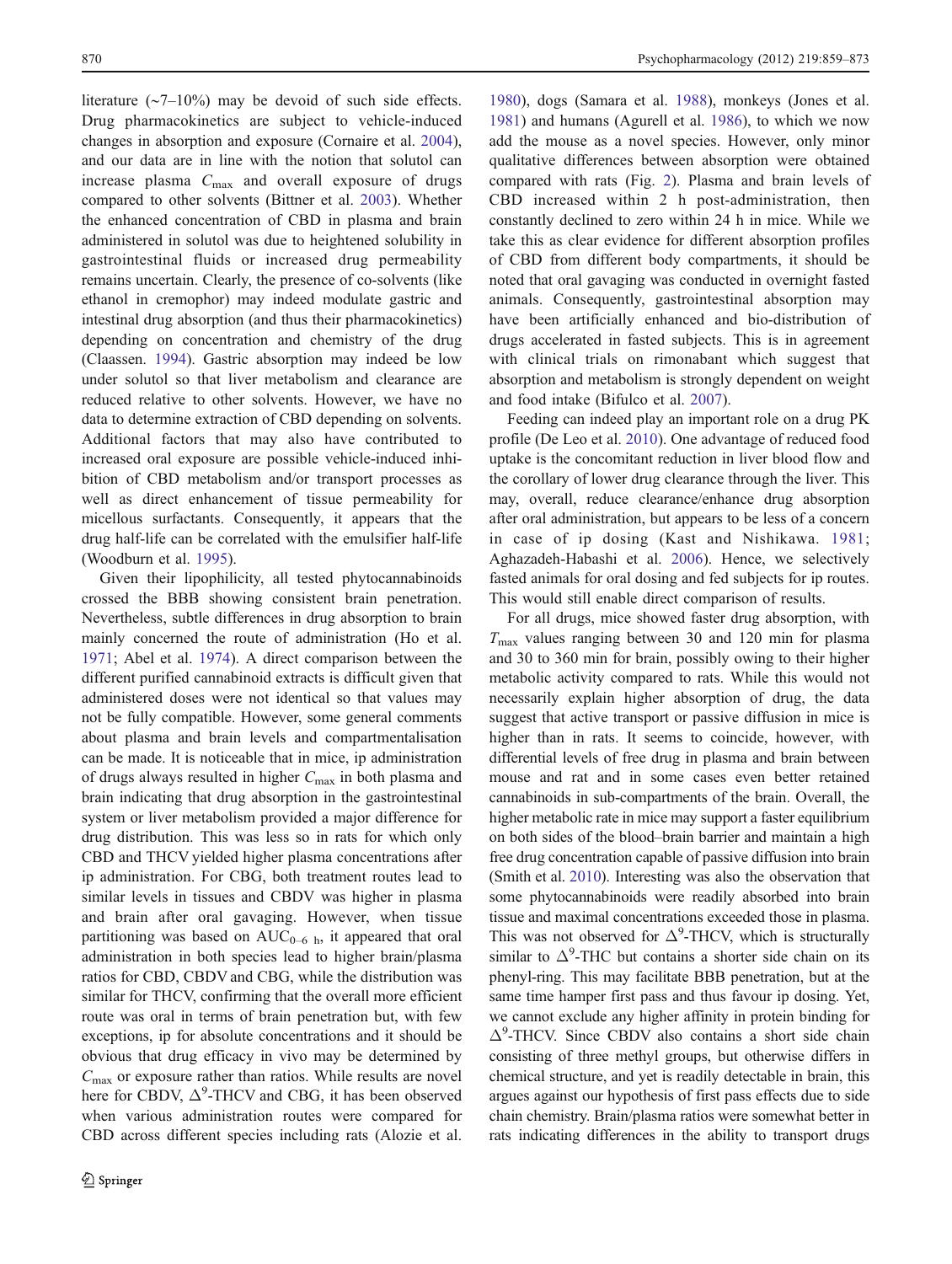across the BBB between these two rodents or other mammalian species (Plotkin et al. 2000; Syvanen et al. 2009). In this respect at least,  $T_{\text{max}}$  after oral gavage of CBD in rats appears to be consistent even across laboratories (Siemens et al. 1980).

Species-specific differences affected mainly the elimination half-life, which was considerably shorter in mice. Such short elimination was independent of administration route, suggesting that higher metabolic rate in this species could be responsible. It is difficult to draw any conclusions on absolute concentrations in plasma and brain, primarily because no dose–response relationships were assessed, but also because drug solubility was vastly different so that maximal doses administered remained non-comparable. Their adequate absorption and brain penetration within the first 2 h post-injection therefore does provide important guidance for the selection of time points when analysing phytocannabinoid effects on behaviour.

We here performed a behavioural investigation of CBD effects on obsessive–compulsive behaviour as a pharmacodynamic parallel to our PK data. In line with previous reports (Casarotto et al. 2010), we confirmed inhibition of marble burying (Thomas et al. 2009) by CBD. The drug action correlated with plasma concentrations that peaked at 2 h and continuously declined thereafter. Important to the result is the finding that plasma concentrations differ between oral and ip administration in mice (Fig. 2a); yet, there was a similar impairment in marble burying after both treatment routes which we take as evidence for already saturated drug efficacy for negative effects, to which further increases in drug levels did not add on a behavioural level. Whether CBD acts through  $CB_1$  receptors, as indicated by Casarotto et al. (2010), has not been tested here, but saturated receptor occupancy in brain may explain impairments despite differences in plasma concentrations. The progressive drug elimination in plasma at 6 h attained concentrations at which normal marble burying behaviour was observed, further confirming that plasma/brain levels of CBD above a certain threshold determine behavioural outcome. A further decline of CBD in plasma at 24 h is indicated from Fig. 2a making it unlikely to obtain a behavioural difference. Consequently, this time point was not examined.

In summary, we describe the first pharmacokinetic profile of CBD, CBDV, CBG and  $\Delta^9$ -THCV in both rats and mice that also discriminates between the most commonly used pre-clinical administration routes po and ip. Relative rapid absorption and distribution to brain was observed for all drugs with somewhat higher concentrations in tissue after ip treatment. As a pharmacodynamic correlate for CBD, marble burying was impaired at the time point of  $C_{\text{max}}$ , but not when lower concentrations were observed in plasma/brain.

Acknowledgements This work was partly supported by a collaboration between GW Pharmaceuticals and Otsuka Pharma. Furthermore, and we are indebted to Drs. T Kikuchi for comments on an earlier draft of this manuscript.

#### References

- Abel EL, McMillan DE, Harris LS (1974) D9-Tetrahydro-cannabinol: effects of routes of administration on onset and duration of activity and tolerance development. Psychopharmacologia 35:29
- Aghazadeh-Habashi A, Ibrahim A, Carran J, Anastassiades T, Jamali F (2006) Single dose pharmacokinetics and bioavailability of butyryl glucosamine in the rat. J Pharm Pharm Sci 9:359–364
- Agurell S, Halldin M, Lindgren JE, Ohlsson A, Widman M, Gillespie H, Hollister L (1986) Pharmacokinetics and metabolism of delta 1-tetrahydrocannabinol and other cannabinoids with emphasis on man. Pharmacol Rev 38:21–43
- Alozie SO, Martin BR, Harris LS, Dewey WL (1980) 3H-delta 9-Tetrahydrocannabinol, 3H-cannabinol and 3H-cannabidiol: penetration and regional distribution in rat brain. Pharmacol Biochem Behav 12:217–221
- Appendino G, Gibbons S, Giana A, Pagani A, Grassi G, Stavri M, Smith E, Rahman MM (2008) Antibacterial cannabinoids from Cannabis sativa: a structure–activity study. J Nat Prod 71:1427– 1430. doi:[10.1021/np8002673](http://dx.doi.org/10.1021/np8002673)
- Baek SH, Kim YO, Kwag JS, Choi KE, Jung WY, Han DS (1998) Boron trifluoride etherate on silica-A modified Lewis acid reagent (VII). Antitumor activity of cannabigerol against human oral epitheloid carcinoma cells. Arch Pharm Res 21:353–356
- Bambico FR, Duranti A, Tontini A, Tarzia G, Gobbi G (2009) Endocannabinoids in the treatment of mood disorders: evidence from animal models. Curr Pharm Des 15:1623–1646
- Barna I, Till I, Haller J (2009) Blood, adipose tissue and brain levels of the cannabinoid ligands WIN-55,212 and SR-141716A after their intraperitoneal injection in mice: compound-specific and area-specific distribution within the brain. Eur Neuropsychopharmacol 19:533–541. doi:[10.1016/j.euroneuro.2009.02.001](http://dx.doi.org/10.1016/j.euroneuro.2009.02.001)
- Bifulco M, Grimaldi C, Gazzerro P, Pisanti S, Santoro A (2007) Rimonabant: just an antiobesity drug? Current evidence on its pleiotropic effects. Mol Pharmacol 71:1445–1456. doi:[10.1124/](http://dx.doi.org/10.1124/mol.106.033118) [mol.106.033118](http://dx.doi.org/10.1124/mol.106.033118)
- Bisogno T, Hanus L, De Petrocellis L, Tchilibon S, Ponde DE, Brandi I, Moriello AS, Davis JB, Mechoulam R, Di Marzo V (2001) Molecular targets for cannabidiol and its synthetic analogues: effect on vanilloid VR1 receptors and on the cellular uptake and enzymatic hydrolysis of anandamide. Br J Pharmacol 134:845– 852. doi:[10.1038/sj.bjp.0704327](http://dx.doi.org/10.1038/sj.bjp.0704327)
- Bittner B, Gonzalez RC, Walter I, Kapps M, Huwyler J (2003) Impact of Solutol HS 15 on the pharmacokinetic behaviour of colchicine upon intravenous administration to male Wistar rats. Biopharm Drug Dispos 24:173–181. doi:[10.1002/bdd.353](http://dx.doi.org/10.1002/bdd.353)
- Bolognini D, Costa B, Maione S, Comelli F, Marini P, Di Marzo V, Parolaro D, Ross RA, Gauson LA, Cascio MG, Pertwee RG (2010) The plant cannabinoid delta9-tetrahydrocannabivarin can decrease signs of inflammation and inflammatory pain in mice. Br J Pharmacol 160:677–687. doi:[10.1111/j.1476-5381.2010.00756.x](http://dx.doi.org/10.1111/j.1476-5381.2010.00756.x)
- Borsini F, Podhorna J, Marazziti D (2002) Do animal models of anxiety predict anxiolytic-like effects of antidepressants? Psychopharmacology (Berl) 163:121–141. doi[:10.1007/s0 0213-](http://dx.doi.org/10.1007/s00213-002-1155-6) [002-1155-6](http://dx.doi.org/10.1007/s00213-002-1155-6)
- Broekkamp CL, Rijk HW, Joly-Gelouin D, Lloyd KL (1986) Major tranquillizers can be distinguished from minor tranquillizers on the basis of effects on marble burying and swim-induced grooming in mice. Eur J Pharmacol 126:223–229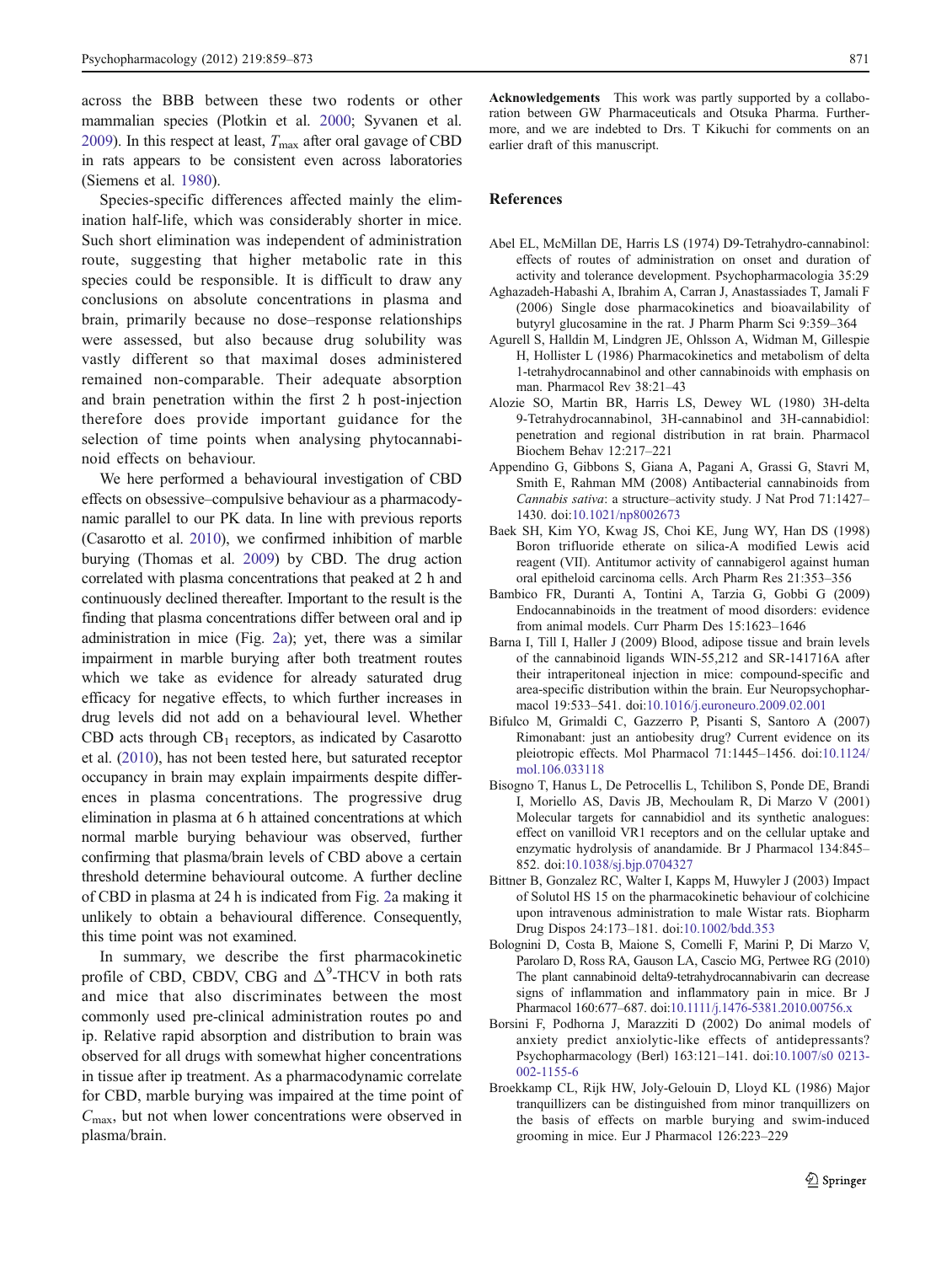- Carey M, Burish TG, Brenner DE (1983) delta-9-Tetrahydrocannabinol in cancer chemotherapy: research problems and issues. Ann Intern Med 99:106
- Carlini EA (2004) The good and the bad effects of (−) trans-delta-9 tetrahydrocannabinol (delta 9-THC) on humans. Toxicon 44:461– 467. doi[:10.1016/j.toxicon.2004.05.009](http://dx.doi.org/10.1016/j.toxicon.2004.05.009)
- Casarotto PC, Gomes FV, Resstel LB, Guimaraes FS (2010) Cannabidiol inhibitory effect on marble-burying behaviour: involvement of CB1 receptors. Behav Pharmacol 21:353–358
- Cascio MG, Gauson LA, Stevenson LA, Ross RA, Pertwee RG (2010) Evidence that the plant cannabinoid cannabigerol is a highly potent alpha2-adrenoceptor agonist and moderately potent 5HT1A receptor antagonist. Br J Pharmacol 159:129–141. doi[:10.1111/j.1476-5381.2009.00515.x](http://dx.doi.org/10.1111/j.1476-5381.2009.00515.x)
- Claassen V (1994) Neglected factors in pharmacology and neuroscience research. Elsevier, Amsterdam
- Colasanti BK (1990) A comparison of the ocular and central effects of delta 9-tetrahydrocannabinol and cannabigerol. J Ocul Pharmacol 6:259–269
- Colasanti BK, Craig CR, Allara RD (1984) Intraocular pressure, ocular toxicity and neurotoxicity after administration of cannabinol or cannabigerol. Exp Eye Res 39:251–259
- Cornaire G, Woodley J, Hermann P, Cloarec A, Arellano C, Houin G (2004) Impact of excipients on the absorption of P-glycoprotein substrates in vitro and in vivo. Int J Pharm 278:119–131. doi[:10.1016/j.ijpharm.2004.03.001](http://dx.doi.org/10.1016/j.ijpharm.2004.03.001)
- De Leo L, Di Toro N, Decorti G, Malusa N, Ventura A, Not T (2010) Fasting increases tobramycin oral absorption in mice. Antimicrob Agents Chemother 54:1644–1646. doi:[10.1128/AAC.01172-09](http://dx.doi.org/10.1128/AAC.01172-09)
- de Mattos Viana B, Prais HA, Daker MV (2009) Melancholic features related to rimonabant. Gen Hosp Psychiatry 31:583–585. doi[:10.1016/j.genhosppsych.2008.12.009](http://dx.doi.org/10.1016/j.genhosppsych.2008.12.009)
- Despres JP (2009) Pleiotropic effects of rimonabant: clinical implications. Curr Pharm Des 15:553–570
- Elsohly MA, Slade D (2005) Chemical constituents of marijuana: the complex mixture of natural cannabinoids. Life Sci 78:539–548. doi[:10.1016/j.lfs.2005.09.011](http://dx.doi.org/10.1016/j.lfs.2005.09.011)
- Fang JY, Hsu SH, Leu YL, Hu JW (2009) Delivery of cisplatin from pluronic co-polymer systems: liposome inclusion and alginate coupling. J Biomater Sci Polym Ed 20:1031–1047. doi:[10.1163/](http://dx.doi.org/10.1163/156856209X444493) [156856209X444493](http://dx.doi.org/10.1163/156856209X444493)
- Gaoni Y, Mechoulam R (1964) Isolation, structure and partial synthesis of an active constituent of hashish. J Am Chem Soc 86:1646–1647
- Gill EW, Paton WD, Pertwee RG (1970) Preliminary experiments on the chemistry and pharmacology of cannabis. Nature 228:134–136
- Gomes FV, Casarotto PC, Resstel LB, Guimaraes FS (2011) Facilitation of CB1 receptor-mediated neurotransmission decreases marble burying behavior in mice. Prog Neuropsychopharmacol Biol Psychiatry 35:434–438. doi[:10.1016/j.pnpbp.2010.11.027](http://dx.doi.org/10.1016/j.pnpbp.2010.11.027)
- Goulle JP, Saussereau E, Lacroix C (2008) delta-9-Tetrahydrocannabinol pharmacokinetics. Ann Pharm Fr 66:232–244. doi:[10.1016/](http://dx.doi.org/10.1016/j.pharma.2008.07.006) [j.pharma.2008.07.006](http://dx.doi.org/10.1016/j.pharma.2008.07.006)
- Guzman M, Sanchez C, Galve-Roperh I (2002) Cannabinoids and cell fate. Pharmacol Ther 95:175–184
- Hill AJ, Weston SE, Jones NA, Smith I, Bevan SA, Williamson EM, Stephens GJ, Williams CM, Whalley BJ (2010) delta-Tetrahydrocannabivarin suppresses in vitro epileptiform and in vivo seizure activity in adult rats. Epilepsia 51:1522–1532. doi[:10.1111/j.1528-1167.2010.02523.x](http://dx.doi.org/10.1111/j.1528-1167.2010.02523.x)
- Hillig KW, Mahlberg PG (2004) A chemotaxonomic analysis of cannabinoids variation in Cannabis (Cannabaceae). Am J Bot 91:966
- Ho BT, Fritchie GE, Englert LF, McIsaac WM, Idanpaan-Heikkila JE (1971) Marihuana: importance of the route of administration. J Pharm Pharmacol 23:309–310
- Hollister LE (1974) Structure-activity relationships in man of cannabis constituents, and homologs and metabolites of delta9 tetrahydrocannabinol. Pharmacology 11:3–11
- Iuvone T, Esposito G, De Filippis D, Scuderi C, Steardo L (2009) Cannabidiol: a promising drug for neurodegenerative disorders? CNS Neurosci Ther 15:65–75. doi[:10.1111/j.1755-5949.2008.00065.x](http://dx.doi.org/10.1111/j.1755-5949.2008.00065.x)
- Iversen L (2007) The science of marijuana. Oxford University Press, Oxford
- Jones AB, Elsohly MA, Bedford JA, Turner CE (1981) Determination of cannabidiol in plasma by electron-capture gas chromatography. J Chromatogr 226:99–105
- Kast A, Nishikawa J (1981) The effect of fasting on oral acute toxicity of drugs in rats and mice. Lab Anim 15:359–364
- Leweke FM, Koethe D, Pahlisch F, Schreiber D, Gerth CW, Nolden BM, Klosterkötter J, Hellmich M, Piomelli D (2009) Antipsychotic effects of cannabidiol. 17th EPA Congress. Eur Psychiatry 24:S207
- Li X, Morrow D, Witkin JM (2006) Decreases in nestlet shredding of mice by serotonin uptake inhibitors: comparison with marble burying. Life Sci 78:1933–1939. doi[:10.1016/j.lfs.2005.08.002](http://dx.doi.org/10.1016/j.lfs.2005.08.002)
- Ligresti A, Moriello AS, Starowicz K, Matias I, Pisanti S, De Petrocellis L, Laezza C, Portella G, Bifulco M, Di Marzo V (2006) Antitumor activity of plant cannabinoids with emphasis on the effect of cannabidiol on human breast carcinoma. J Pharmacol Exp Ther 318:1375–1387. doi[:10.1124/jpet.106.105247](http://dx.doi.org/10.1124/jpet.106.105247)
- Mantilla-Plata B, Harbison RD (1975) Distribution studies of (14C) delta-9-tetrahydrocannabinol in mice: effect of vehicle, route of administration, and duration of treatment. Toxicol Appl Pharmacol 34:292–300
- Nicolas LB, Kolb Y, Prinssen EP (2006) A combined marble buryinglocomotor activity test in mice: a practical screening test with sensitivity to different classes of anxiolytics and antidepressants. Eur J Pharmacol 547:106–115. doi:[10.1016/j.ejphar.2006.07.015](http://dx.doi.org/10.1016/j.ejphar.2006.07.015)
- Njung'e K, Handley SL (1991) Evaluation of marble-burying behavior as a model of anxiety. Pharmacol Biochem Behav 38:63–67
- Perrier T, Saulnier P, Fouchet F, Lautram N, Benoit JP (2010) Postinsertion into lipid nanocapsules (LNCs): from experimental aspects to mechanisms. Int J Pharm 396:204–209. doi[:10.1016/j.](http://dx.doi.org/10.1016/j.ijpharm.2010.06.019) [ijpharm.2010.06.019](http://dx.doi.org/10.1016/j.ijpharm.2010.06.019)
- Pertwee RG, Howlett AC, Abood ME, Alexander SP, Di Marzo V, Elphick MR, Greasley PJ, Hansen HS, Kunos G, Mackie K, Mechoulam R, Ross RA (2010) International Union of Basic and Clinical Pharmacology. LXXIX. Cannabinoid receptors and their ligands: beyond CB1 and CB2. Pharmacol Rev 62:588–631. doi[:10.1124/pr.110.003004](http://dx.doi.org/10.1124/pr.110.003004)
- Pertwee RG (2008) The diverse CB1 and CB2 receptor pharmacology of three plant cannabinoids: delta9-tetrahydrocannabinol, cannabidiol and delta9-tetrahydrocannabivarin. Br J Pharmacol 153:199–215. doi:[10.1038/sj.bjp.0707442](http://dx.doi.org/10.1038/sj.bjp.0707442)
- Pertwee RG (2007) GPR55: a new member of the cannabinoid receptor clan? Br J Pharmacol 152:984–986. doi:[10.1038/sj.](http://dx.doi.org/10.1038/sj.bjp.0707464) [bjp.0707464](http://dx.doi.org/10.1038/sj.bjp.0707464)
- Pertwee RG (2004) The pharmacology and therapeutic potential of cannabidiol. In: Di Marzo V (ed) Cannabinoids. Kluwer Academic/Plenum, New York, p 32
- Pertwee RG (1997) Pharmacology of cannabinoid CB1 and CB2 receptors. Pharmacol Ther 74:129–180
- Plotkin SR, Banks WA, Maness LM, Kastin AJ (2000) Differential transport of rat and human interleukin-1alpha across the blood– brain barrier and blood-testis barrier in rats. Brain Res 881:57–61
- Riedel G, Fadda P, McKillop-Smith S, Pertwee RG, Platt B, Robinson L (2009) Synthetic and plant-derived cannabinoid receptor antagonists show hypophagic properties in fasted and nonfasted mice. Br J Pharmacol 156:1154–1166
- Rog DJ (2010) Cannabis-based medicines in multiple sclerosis—a review of clinical studies. Immunobiology 215:658–672. doi[:10.1016/j.imbio.2010.03.009](http://dx.doi.org/10.1016/j.imbio.2010.03.009)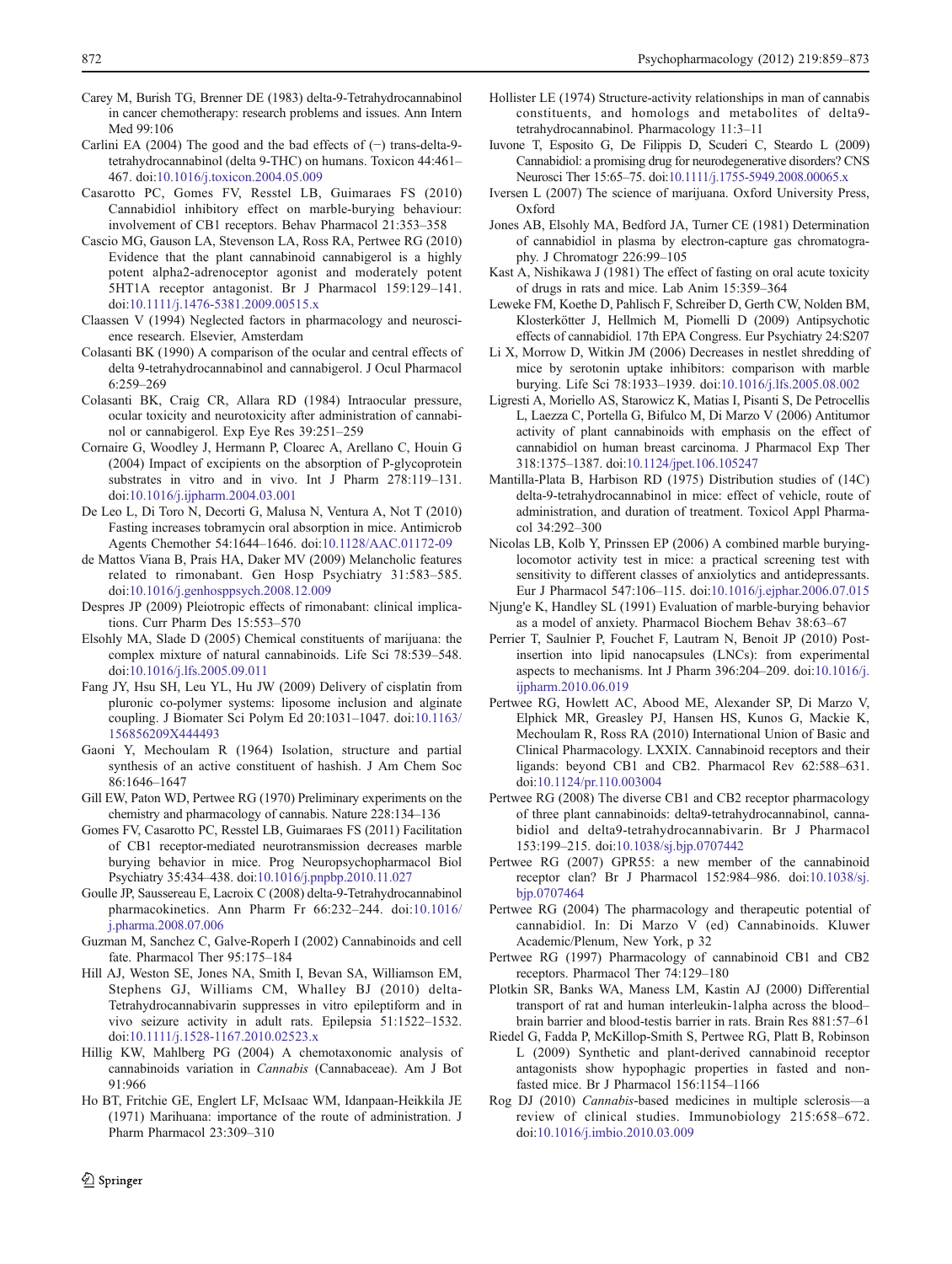- Russo EB, Burnett A, Hall B, Parker KK (2005) Agonistic properties of cannabidiol at 5-HT1a receptors. Neurochem Res 30:1037– 1043. doi:[10.1007/s11064-005-6978-1](http://dx.doi.org/10.1007/s11064-005-6978-1)
- Ryberg E, Larsson N, Sjogren S, Hjorth S, Hermansson NO, Leonova J, Elebring T, Nilsson K, Drmota T, Greasley PJ (2007) The orphan receptor GPR55 is a novel cannabinoid receptor. Br J Pharmacol 152:1092–1101. doi[:10.1038/sj.bjp.0707460](http://dx.doi.org/10.1038/sj.bjp.0707460)
- Samara E, Bialer M, Mechoulam R (1988) Pharmacokinetics of cannabidiol in dogs. Drug Metab Dispos 16:469–472
- Scutt A, Williamson EM (2007) Cannabinoids stimulate fibroblastic colony formation by bone marrow cells indirectly via CB2 receptors. Calcif Tissue Int 80:50–59. doi[:10.1007/s00223-006-0171-7](http://dx.doi.org/10.1007/s00223-006-0171-7)
- Sethi BB, Trivedi JK, Kumar P, Gulati A, Agarwal AK, Sethi N (1986) Antianxiety effect of cannabis: involvement of central benzodiazepine receptors. Biol Psychiatry 21:3–10
- Siemens AJ, Walczak D, Buckley FE (1980) Characterization of blood disappearance and tissue distribution of [3H]cannabidiol. Biochem Pharmacol 29:462–464
- Smith DA, Di L, Kerns EH (2010) The effect of plasma protein binding on in vivo efficacy: misconceptions in drug discovery. Nat Rev Drug Discov 9:929–939. doi[:10.1038/nrd3287](http://dx.doi.org/10.1038/nrd3287)
- Soderpalm AH, Schuster A, de Wit H (2001) Antiemetic efficacy of smoked marijuana: subjective and behavioral effects on nausea induced by syrup of ipecac. Pharmacol Biochem Behav 69:343– 350
- Syvanen S, Lindhe O, Palner M, Kornum BR, Rahman O, Langstrom B, Knudsen GM, Hammarlund-Udenaes M (2009) Species differences in blood–brain barrier transport of three positron emission tomography radioligands with emphasis on P-glycoprotein transport. Drug Metab Dispos 37:635–643. doi[:10.1124/dmd.108.024745](http://dx.doi.org/10.1124/dmd.108.024745)
- Takeuchi H, Yatsugi S, Yamaguchi T (2002) Effect of YM992, a novel antidepressant with selective serotonin re-uptake inhibitory and 5-HT 2A receptor antagonistic activity, on a marble-burying behavior test as an obsessive-compulsive disorder model. Jpn J Pharmacol 90:197–200
- Thomas A, Burant A, Bui N, Graham D, Yuva-Paylor LA, Paylor R (2009) Marble burying reflects a repetitive and perseverative

behavior more than novelty-induced anxiety. Psychopharmacology (Berl) 204:361–373. doi:[10.1007/s00213-009-1466-y](http://dx.doi.org/10.1007/s00213-009-1466-y)

- Thomas A, Baillie GL, Phillips AM, Razdan RK, Ross RA, Pertwee RG (2007) Cannabidiol displays unexpectedly high potency as an antagonist of CB1 and CB2 receptor agonists in vitro. Br J Pharmacol 150:613–623. doi[:10.1038/sj.bjp.0707133](http://dx.doi.org/10.1038/sj.bjp.0707133)
- Thomas A, Stevenson LA, Wease KN, Price MR, Baillie G, Ross RA, Pertwee RG (2005) Evidence that the plant cannabinoid delta9 tetrahydrocannabivarin is a cannabinoid CB1 and CB2 receptor antagonist. Br J Pharmacol 146:917–926. doi[:10.1038/sj.](http://dx.doi.org/10.1038/sj.bjp.0706414) [bjp.0706414](http://dx.doi.org/10.1038/sj.bjp.0706414)
- Tubaro A, Giangaspero A, Sosa S, Negri R, Grassi G, Casano S, Della Loggia R, Appendino G (2010) Comparative topical antiinflammatory activity of cannabinoids and cannabivarins. Fitoterapia 81:816–819. doi:[10.1016/j.fitote.2010.04.009](http://dx.doi.org/10.1016/j.fitote.2010.04.009)
- Turcotte D, Le Dorze JA, Esfahani F, Frost E, Gomori A, Namaka M (2010) Examining the roles of cannabinoids in pain and other therapeutic indications: a review. Expert Opin Pharmacother 11:17–31. doi:[10.1517/14656560903413534](http://dx.doi.org/10.1517/14656560903413534)
- Valiveti S, Hammell DC, Earles DC, Stinchcomb AL (2004) Transdermal delivery of the synthetic cannabinoid WIN 55,212- 2: in vitro/in vivo correlation. Pharm Res 21:1137–1145
- Voth EA, Schwartz RH (1997) Medicinal applications of delta-9 tetrahydrocannabinol and marijuana. Ann Intern Med 126:791–798
- Whyte LS, Ryberg E, Sims NA, Ridge SA, Mackie K, Greasley PJ, Ross RA, Rogers MJ (2009) The putative cannabinoid receptor GPR55 affects osteoclast function in vitro and bone mass in vivo. Proc Natl Acad Sci USA 106:16511–16516. doi[:10.1073/](http://dx.doi.org/10.1073/pnas.0902743106) [pnas.0902743106](http://dx.doi.org/10.1073/pnas.0902743106)
- Woodburn K, Sykes E, Kessel D (1995) Interactions of Solutol HS 15 and cremophor EL with plasma lipoproteins. Int J Biochem Cell Biol 27:693–699
- Zuardi AW (2008) Cannabidiol: from an inactive cannabinoid to a drug with wide spectrum of action. Rev Bras Psiquiatr 30:271– 280
- Zuardi AW, Crippa JA, Hallak JE, Moreira FA, Guimaraes FS (2006) Cannabidiol, a Cannabis sativa constituent, as an antipsychotic drug. Braz J Med Biol Res 39:421–429